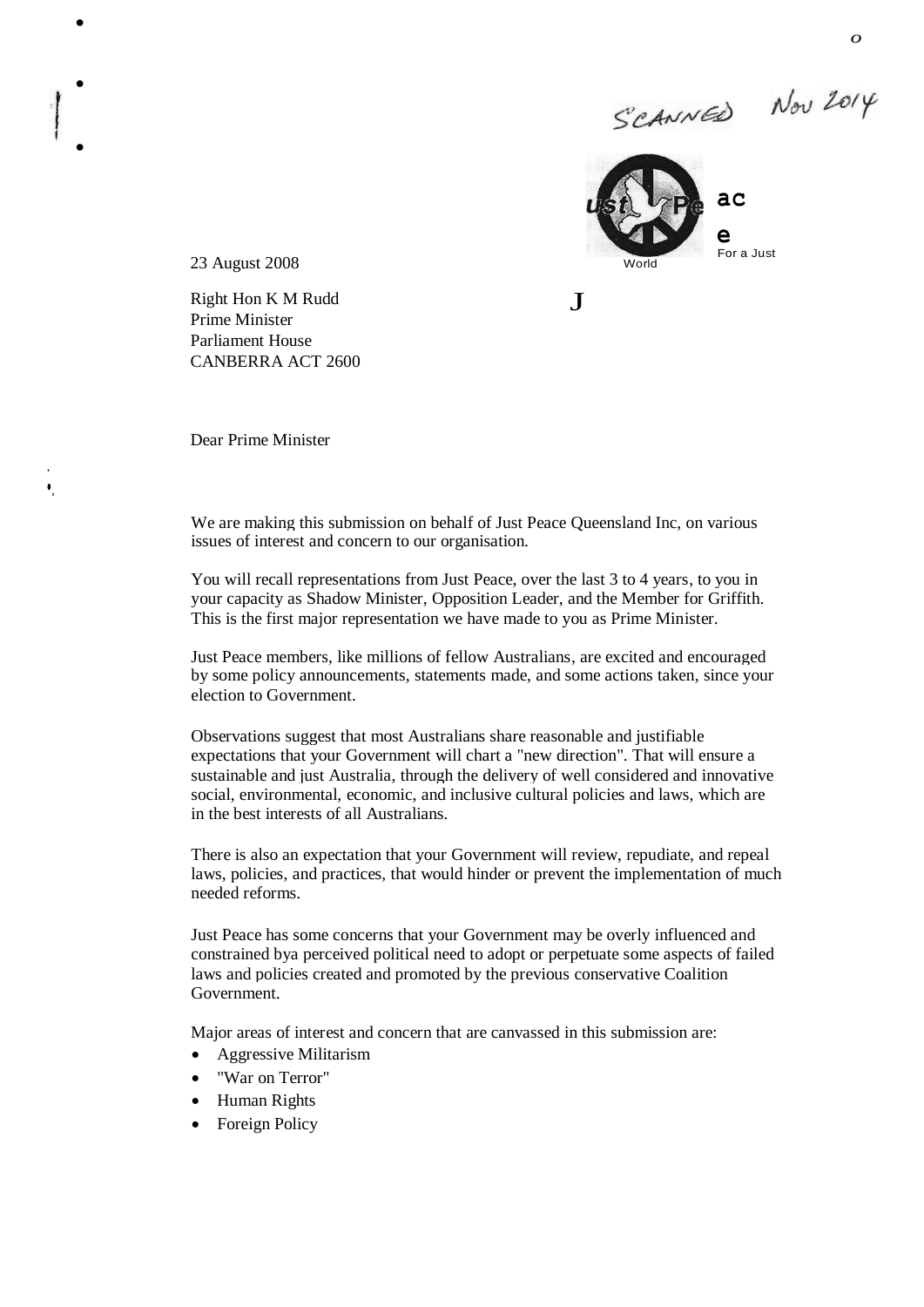We are sure that you will appreciate the above issues are not listed in order of priority, and that a number ofthe matters canvassed are inter related.

The purpose of this letter is:

- to create an initial dialogue with your Government;
- to indicate some Policy areas of major concern to Just Peace; and
- to obtain feedback from you on your Government's policy position on the issues raised.

### Aggressive **Militarism**

Just Peace has major concerns about a clear trend that has emerged over recent years, that emphasises a conscious shift in defence policy, to that of an aggressive attack force.

Some factors which have influenced this belief are:

- Adoption and implementation by the Howard Government of the pre-emptive strike doctrine, in the illegal invasion of Iraq
- Indication that Australia would support and be involved in the interdiction of foreign vessels in international waters
- Massive ongoing expenditure and commitment of billions of dollars to the purchase of military hardware across all areas of the ADF
- An open ended escalation ofthe number and complexity of what are termed "Joint USA! Australian Training Facilities"
- Opened ended Memorandum of Understanding entered into in July 2004, with the US Government, re the development of the "Son of Star Wars" missile defence system
- Heavy commitment to armed conflict in Afghanistan with no apparent exit strategy
- Adoption of the role of "Deputy Sheriff", of the Asia Pacific Region, expanding and reinforcing a perception of military superiority over the region

### **Iraq**

We note and commend your Government's decision to withdraw our combat troops from Iraq, an illegal invasion/war in which Australia should not have been involved.

Just Peace made detailed representations to the Howard Government citing irrefutable reasons fOT not being part of the illegal invasion of Iraq. It also played a key role in organising and conducting the largest "Peace Rally", (50,000 plus) ever held in Brisbane. These actions were taken well in advance ofthe invasion of Iraq.

The hundreds of thousands of Australians who opposed the illegal invasion, and who were defamed and denigrated by Government supporters with derogatory tags such as traitor, friends of Saddam, and other offensive terms, are dismayed and disgusted in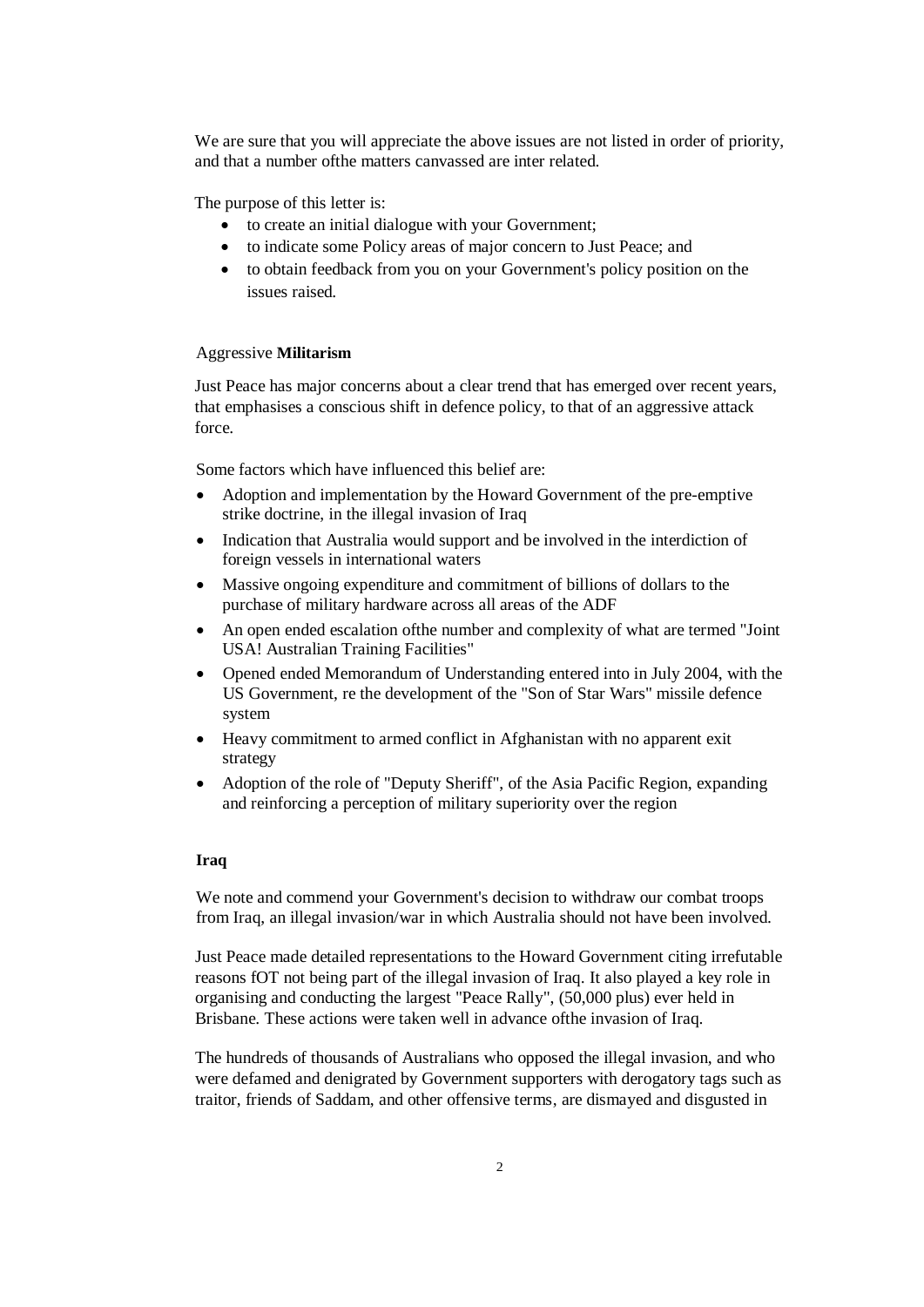knowing that their dire predictions made about the devastating outcomes in Iraq have in the main been proven correct.

Just Peace believes that Australia's domestic and international credibility, integrity, and reputation, has been compromised and seriously damaged by the previous Governments complicity in the decision to invade, and the continuing occupation of Iraq.

We are also confident that the majority of caring Australians share a steadfast expectation that their new Government must accept and exercise its ultimate responsibility in ensuring that a truthful, accurate and complete official history is compiled and recorded, so that present and future generations of Australians have access to a factual account of the Iraq invasion.

The need for this record has been highlighted by John Howard's reinforcement of his version ofthe Iraq invasion on his recent speaking tour ofthe USA.

For the reasons outlined, will your Government establish a Royal Commission or an Independent Inquiry with equivalent powers to inquire into, and recommend actions, that will ensure the truth about the invasion of Iraq is accurately recorded.

We believe that it is vital that the Government frames comprehensive terms of reference, and provides adequate resources to enable the Commission/Inquiry to conduct a competent, complete, and credible Inquiry.

The following matters are suggested for inclusion in the terms of reference:

- The procedure, process, circumstance, and the timing of the initial decision to commit Australian troops to the invasion of Iraq.
- The basis for, and veracity of, the reasons given by the Howard Government to justify its decision to invade, for example;
- weapons of mass destruction
- regime change
- Saddam's involvement in 9/11 attacks
- protection of Iraq's oil supplies
- The form and substance of Intelligence Reportsibriefings given/available to the Government prior to, during, and after the invasion.
- The legality of the exercise of the 'pre-emptive strike' doctrine, in the context of UN Conventions and International Law.
- Whether Australia's participation in the invasion created a safer and more secure domestic environment, or did it have the opposite effect.
- The reasons the Government failed to seek approval, or provide justification, to the Australian people before committing our troops to the invasion ofIraq, by way of a full, frank, and transparent debate before the peoples Parliament.
- The extent of the Government's knowledge, and level of participation if any, in the interrogation process and any resulting torture of prisoners at Abu Grahib prison.
- The standard and durability of protective clothing and equipment on issue to our troops in Iraq, and the basis on which it was issued.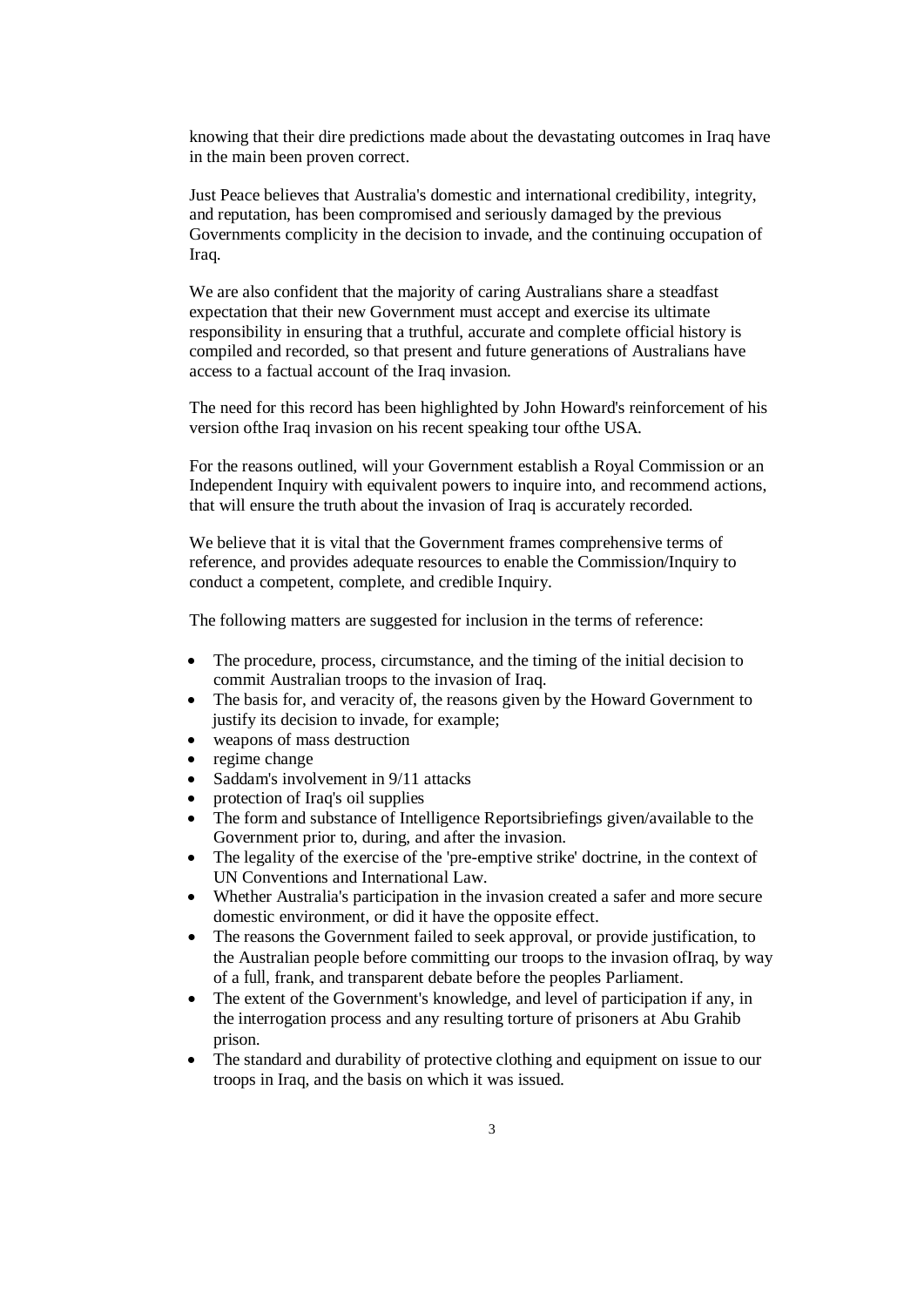- To identify the number of service personnel who have suffered physical or psychological injuries as a result of their tour/s of duty in Iraq, and those who were, or could have been exposed to depleted uranium, or other life threatening chemicals.
- To establish whether there are sufficient specialist medical, rehabilitation, and other appropriate support services and facilities in place to properly care for those affected and their families.
- To determine whether the Howard Government instigated, been a party to, or had knowledge of any serious breaches of UN Conventions, protocols, or other instruments or sanctions, such as on torture, trade, or on any other substantial matter related to dealings in Iraq.

## **Afghanistan**

Whilst we were aware of the reasons given by the previous Government for their decision to commit our troops to the war in Afghanistan, and the Labor Opposition's support of the Government's position, we in Just Peace were/are opposed to it.

Our original concerns have been exacerbated by the escalating dangers faced by our troops and the apparent lack of sustained progress towards a successful long term peaceful outcome.

We acknowledge and welcome recent statements by you and Defence Minister Fitzgibbon about the current situation in Afghanistan, as the concerns expressed echo those of Just Peace.

History tells us that there is little or no chance that the complexity of the conflict in Afghanistan will allow it to be resolved by the armed intervention of external forces.

- Despite many decades of armed conflict involving major military powers, there has been marginal if any progress towards a more peaceful, stable, and better life for Afghanees.
- There are many contributing factors that so far have prevented consistent and effective governance outside the precinct of Kabul.
- The diversity of tribal allegiances, and the dominance of Warlords and organised crime gangs, terror groups and the unforgiving terrain all militate against the success of armed intervention.
- The inability, or at best the extreme difficulty in replacing Afghanistan's almost total reliance on money generated by the production and trade in illicit drugs is a major influence/obstacle to be overcome.
- Evidence of this is the fact that the production of illicit drugs has doubled in the last two years, and suggestions that the "anti opium offensive" is being resisted at the highest levels within the Afghan Government.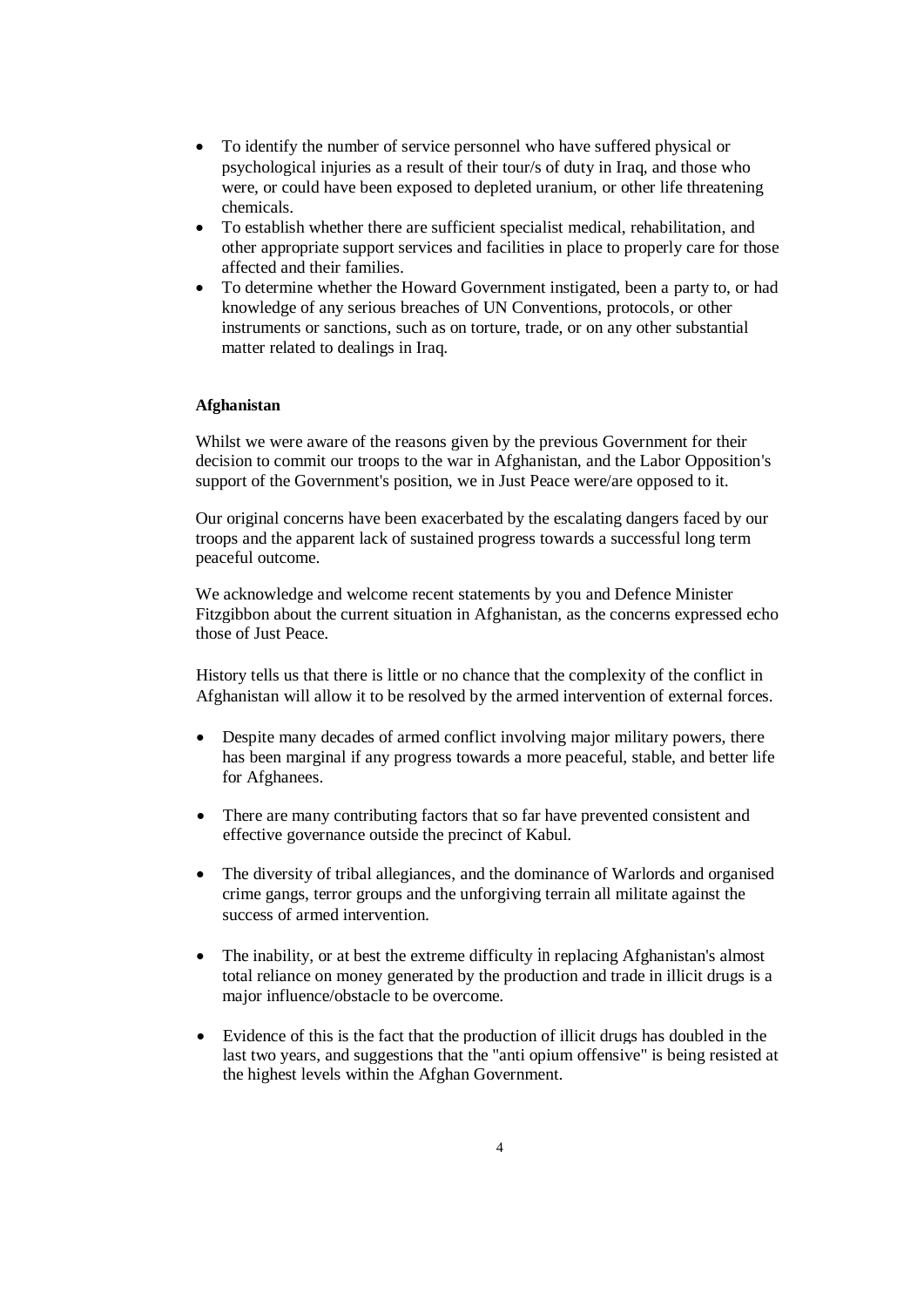- Another telling fact is that while our troops are engaged in the war which is endangering their lives, deadly drugs from Afghanistan are being peddled on the streets of our major cities and devastating the lives of many young Australians and their families.
- Continuing instability of the Pakistani Government and its incapacity or unwillingness to severely restrict, or eliminate the recruitment, training, harbouring, and clandestine support of terrorists in their common border areas.
- The recent tragic incidents, where the US forces have caused the deaths of Pakistani soldiers, and civilians on several occasions in the border region, have set back progress and alienated already deteriorating relationships in that critical area.

There appears to be:

- a growing reluctance on the part of NATO powers to commit sufficient numbers of combat troops, resources and other forms of aid to the degree necessary to make a discernible difference in achieving an acceptable outcome;
- a lack of an overall cohesive and definitive strategic plan, that incorporates agreed pre-determined measurable goals, with time lines that will be achieved; and
- at best the low key profile, or at worst the absence of a high level consistent and concerted diplomatic effort to resolve the armed conflict and to establish an environment that will facilitate and consolidate a stable and lasting peace in Afghanistan.

When the above aspects are considered in conjunction with the resurgence of attacks by the Taliban, Al Quida, and other disparate terrorist groups and criminal organisations, there is a real and ever increasing danger that many more of our troops will be killed and wounded, or that they will incur serious long term psychological damage.

The most recent deaths and critical wounding of our troops is evidence of the ever worsening situation and the increasing extreme danger being experienced by them.

It is obvious that your Government's current level of commitment to the war will continue to impose a heavy personal burden on those serving and their families.

It will also place severe strains on the ADF'S available resources and will add to the substantial fmancial costs to taxpayers that will continue to escalate whilst our troops remain in Afghanistan.

Bearing in mind the genuine concerns expressed by you and the Defence Minister, and the factors canvassed above, we in Just Peace firmly believe that the Government needs to formulate and implement a responsible 'Exit Strategy' for our combat troops as a matter of urgency.

The 'Exit Strategy' should include an unequivocal commitment to renewed/increased emphasis on diplomacy, humanitarian aid, economic aid, expert technical and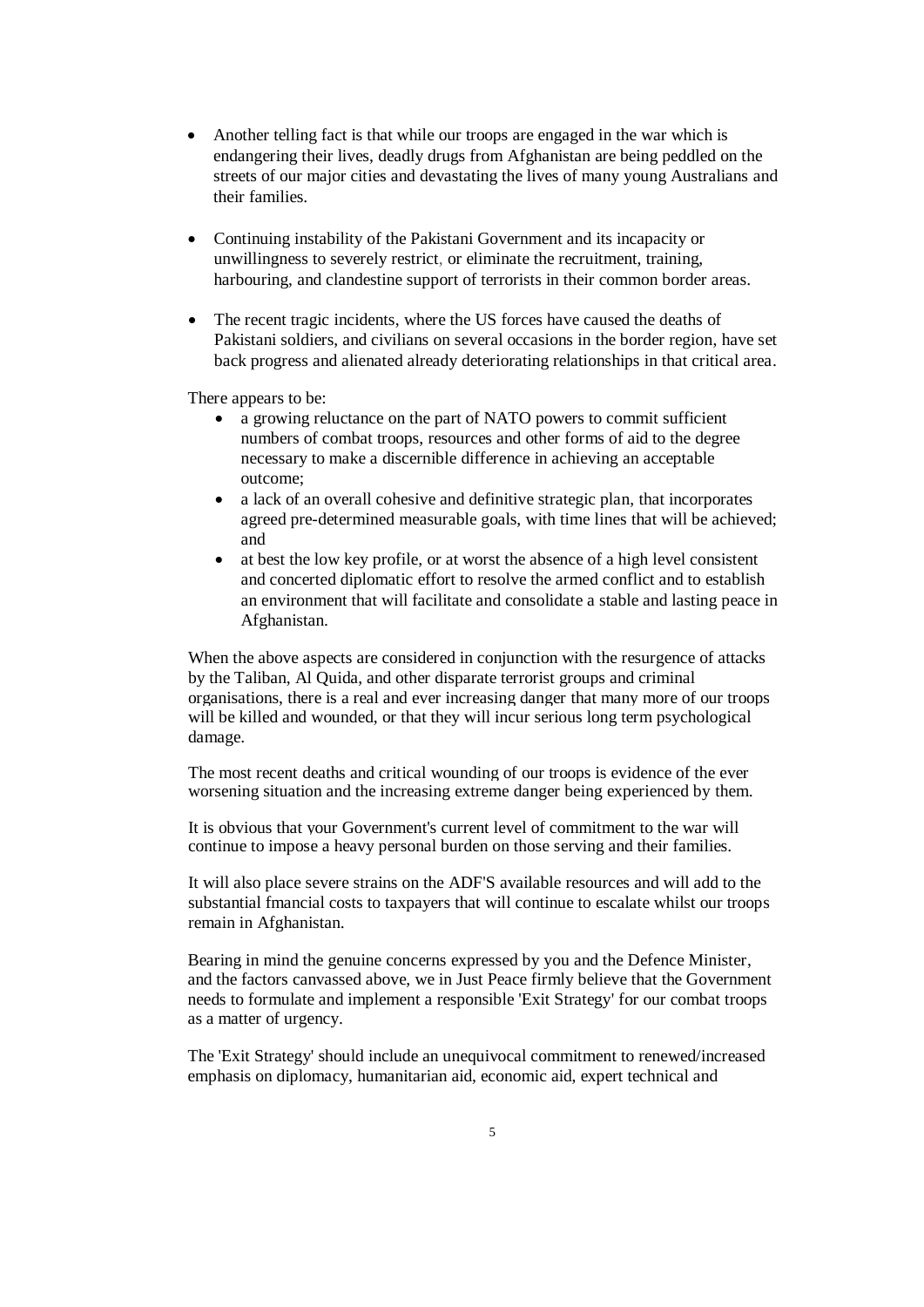administrative advice and support to be provided on a long term basis to the people of Afghanistan.

If your Government maintains its existing policy of an indefmite military presence in Afghanistan we fear that the situation will deteriorate to such an extent that there will be a massive loss of life of all involved in the warfare. including our troops and innocent civilians.

We also believe that as it becomes more apparent that it is an un-winnable war in the military context, there will be a political price to pay, similar to that inflicted on individual politicians and on Governments who conceived, promoted and executed the invasion and occupation of Iraq.

# **Interdiction**

As part of the previous Government's pro combat, pre-emptive strike doctrine, our Defence Forces were committed to a joint training exercise on methods to overpower crews on ships at sea.

This was done at the time when North Korea was labelled by G W Bush as a member of the so called "axis of evil". The stated purpose of the strike force was to board vessels and if it suspected they were transporting weapons of mass destruction they would be arrested and possibly killed.

We are unsure of your Government's position on what we class as a reckless policy that if implemented could cause a major international incident at best and at worst armed conflict. We also question the legality of such an action under International Law.

Although it was not made in a military context the recent statement by Mr Smith, Minister for Foreign Affairs, gave us some comfort, quote: 'I absolutely condemn actions by crew members of any vessel that cause injury or have the potential to cause injury to anyone on the high seas' unquote.

It should be understood that we are not referring to the proper enforcement of Australia's laws by relevant authorities, in respect to the policing of Australian territorial waters.

Would you please advise what your Government's current policy is on the interdiction of foreign vessels in International Waters?

There is no more profound or life threatening/changing decision a Government can make than to commit itsDefence Force and its country to war.

We submit that your Government must take swift, decisive and responsible legislative action to prevent any future Federal Government from committing our country to any war or armed conflict on the spurious grounds that the Howard Government took us to a pre-emptive and illegal war in Iraq.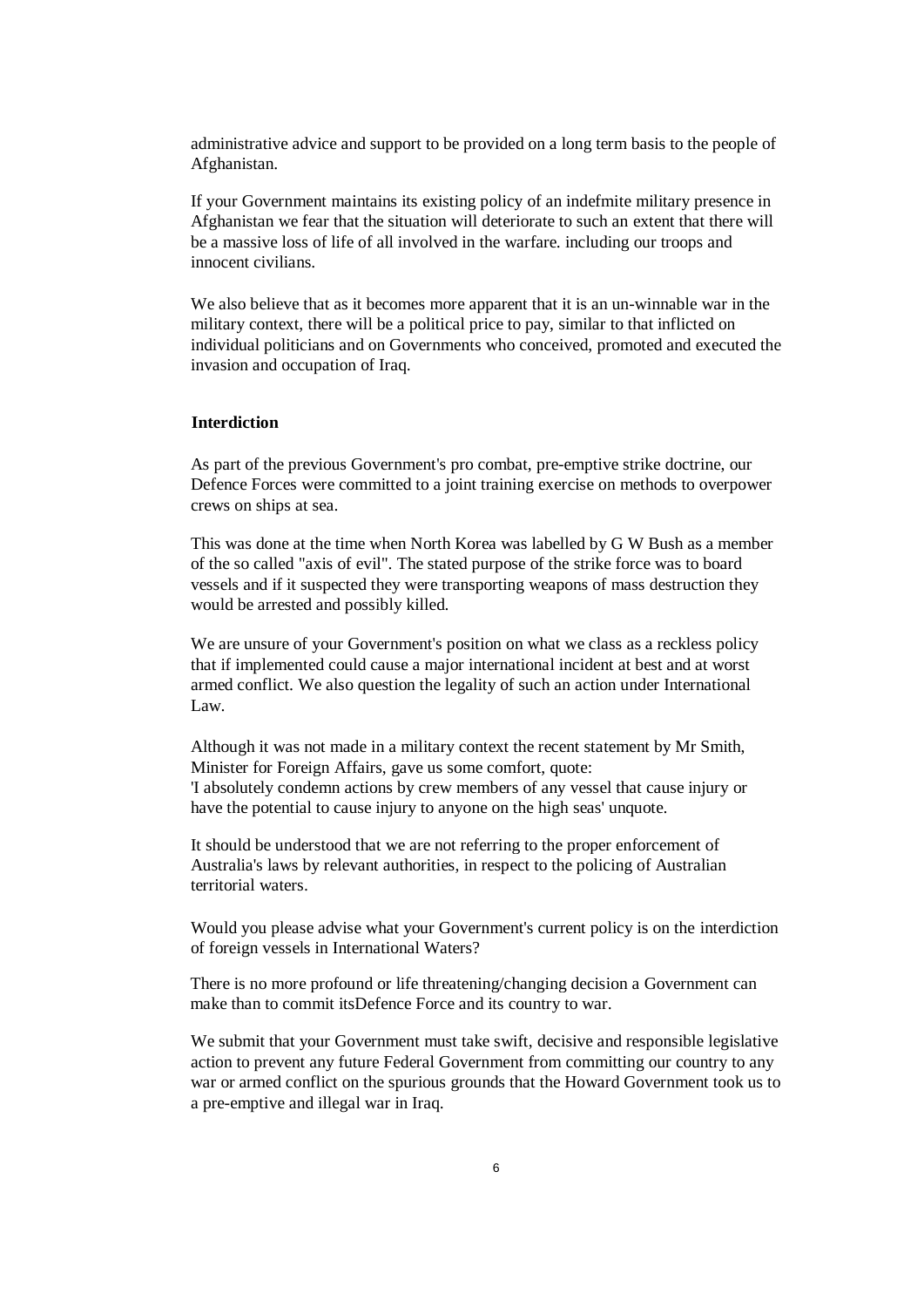We suggest that the legislation should embody the following elements;

- That it be unlawful for the Prime Minister, Cabinet, or an individual Minister, to agree to, or declare that Australian Defence Forces will be committed to a war zone, or to an area where armed conflict is in progress, or to an area where there is a strong probability that armed conflict will occur, until such time as the following requirements are met in full:
- ~ That a full and factual Ministerial statement is presented to both houses of Parliament, outlining the justification for, and the consequences of, committing the ADF to war/armed conflict.
- $\sim$  The statement should also contain an estimate of the duration of such military action, and a proposed preliminary Exit Strategy.
- $\mathbb{R}$  That all Members/Senators be given the opportunity to participate in the debate, at ajoint sitting of both houses of Parliament.
- » That the decision to commit Australian Defence Forces to war/armed conflict, or not to do so, must be determined by a free vote of Members/Senators at the joint sitting.

The following matters should be included in the legislation, or be the subject of separate legislation;

- That it be unlawful for an Australian Government to initiate, or to act in concert with the Government of another country or countries, to launch or support a preemptive armed invasion on another sovereign nation state.
- That it be unlawful for an Australian Government to initiate, or to act in concert with another country or countries, to launch or support an armed interdiction, of a foreign vessel, in International Waters.
- There is also a need to take account in the legislation of a situation when Australia needs to defend itself without prior notice of attack, or with short notice of a pending attack. Mechanisms need to be prescribed in the legislation to enable a decision to be made by a war cabinet or a select authorised group, to take military action in defence of our country.

## **Review Of Defence Projects/ContractslProcurement-Defence Policy**

We are aware of reviews being conducted under the direction of Defence Minister Fitzgibbon, into matters of importance to the Government, related to Defence Projects and Policies.

We have noted a reported statement attributed to the Defence Minister, at about the time the reviews were thought to commence, quote: 'People in the DMO and the ADF more generally are highly skilled, professional and

dedicated, but they have been let down by the former Government and to some extent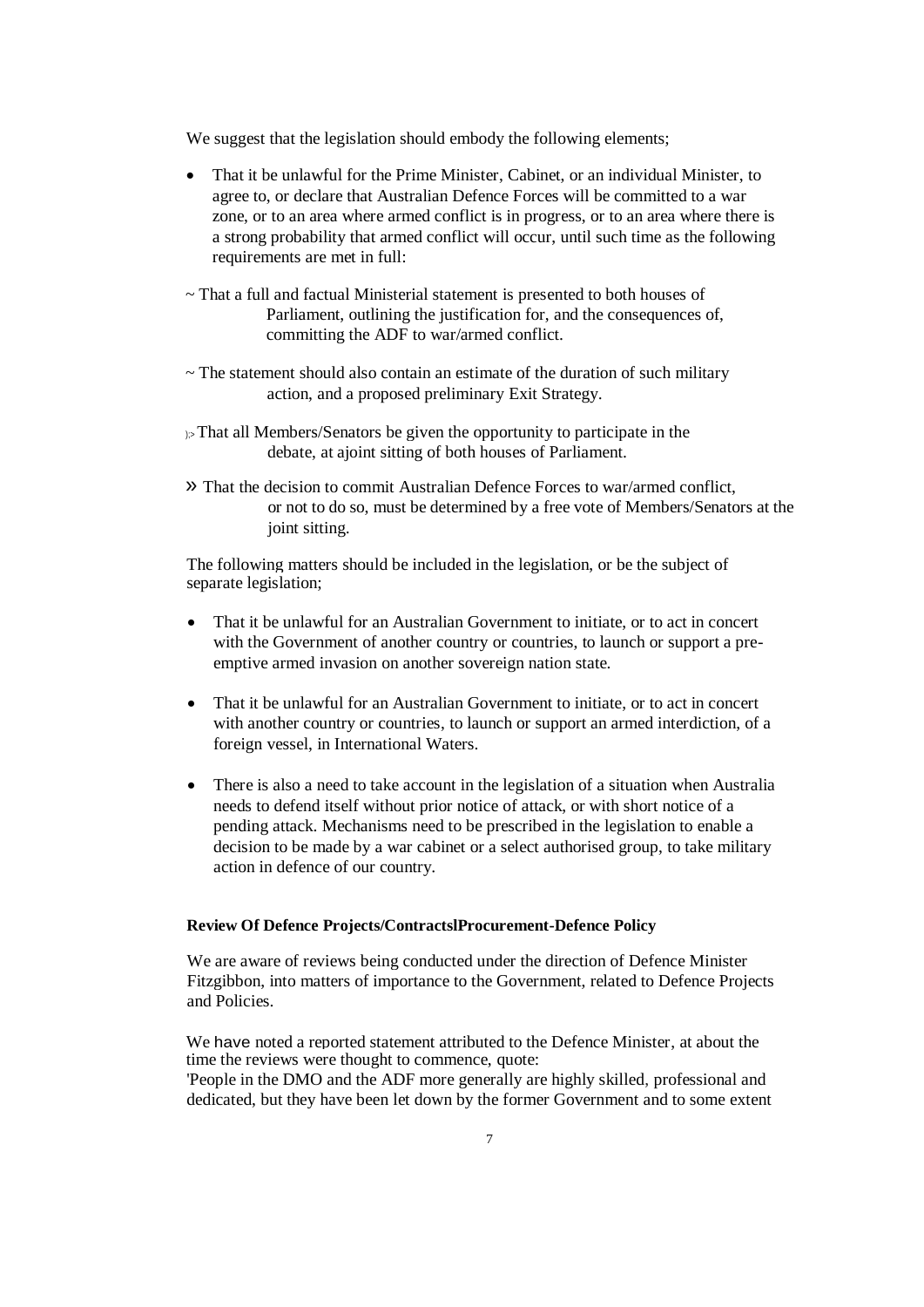by various defence industry players who habitually over-promise and under deliver'. He went on to say, quote:

'I am continuing to scope the extent of the problems, looking at the strategic and financial implications and when that work is complete I will develop options on the best way to give taxpayers value for money, and Defence the capability it needs to defend the country adequately' unquote.

Whilst we are encouraged by the Minister's reported statement, we are of the view that the review should be expanded to include all elements of Defence Force policy.

An in depth carefully conducted and complete review would provide the Government with the opportunity to:

- Publicly expose and act to eliminate the waste and the general mismanagement of the procurement/contracting process, project management, ordnance oversight, and other inefficiencies in practices and procedures, which were presided over by the previous Government.
- Explode forever the carefully constructed perception that is promoted and perpetuated by conservative Coalition Governments that they are the best qualified to preserve and protect the safety and security of the Australian community.
- Restore Australia's international reputation to levels that existed before the illegal pre-emptive invasion of Iraq.
- Reverse the previous Governments open hostility towards the United Nations and its failure to support, or ratify, other instruments of major significance to Australia and the International community.
- Redistribute the billions of dollars saved by the elimination of excessive and unwarranted military expenditure on unnecessary hardware and operations, to ensure that adequate funds are available to service the real and pressing needs of all Australians, particularly in respect to:
	- ~ Climate Change
	- $\sim$  Health
	- ~ Education
	- ~ Affordable HousinglPublic Housing/Accommodation for the Homeless
	- ~ Roads and Public Transport
	- ~ National Infrastructure
	- ~ Child Care
- Increase the Government's capacity to elevate our humanitarian foreign aid commitment to the current recommended level and beyond.
- Allay the genuine concerns, fears and suspicions held by countries in the Asia Pacific, and the Asian region overall, about what they perceive to be Australia's increasing aggressive militarisation over the last decade.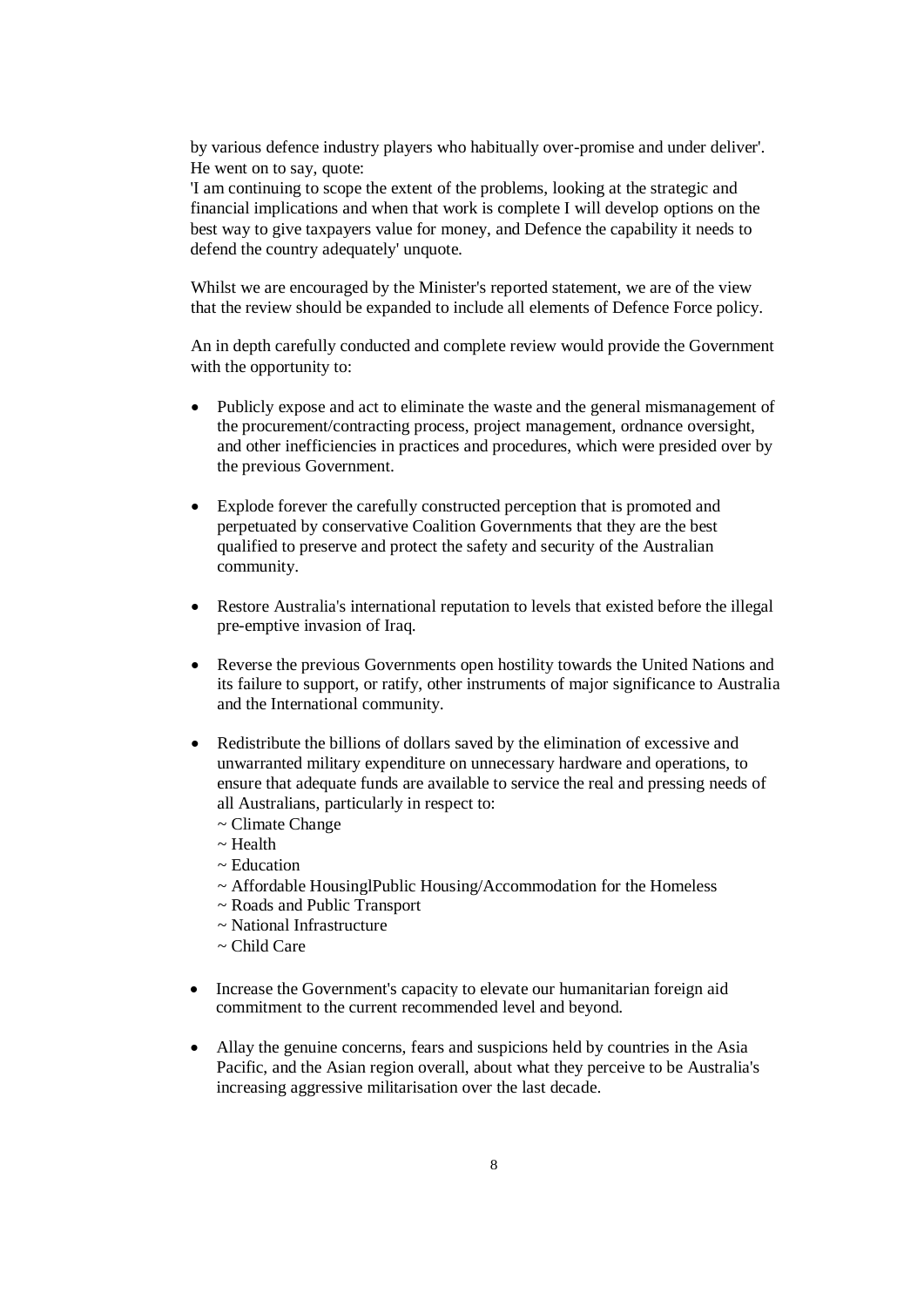Before dealing with other matters under this heading, comment should be made on two decisions already announced by the Government arising from the current review.

We are dismayed and disappointed by the Government's decision to purchase the 24 Boeing Super Hornets, and at the suggestion that it may buy some additional specialised versions of the plane.

The level of disappointment was further exacerbated by the following factors:

- The Government's abandonment of its opposition to the previous Government's decision to buy the Super Hornets, at a cost in excess of 6 billion dollars. History suggests that the real costs will be double or treble that amount after factoring in all actual costs associated with the purchase.
- The possible over emphasis that may have been given to any adverse impact that the cancellation of the contract may have had on the status of the US/Australian Alliance, or to other contractual arrangements with Boeing or other suppliers.
- Whether or not the recent discussions the Minister of Defence had with the US Defence Secretary Gates, when he was in Australia, and your then pending visit to the US had any bearing on the decision and its early announcement.
- Whether due weight was given to other opinions expressed at the time that suggest there are more suitable aircraft available, or whether any further replacement aircraft are actually required.
- Whether serious consideration was given to claims that the life of the FIll could be further extended to meet any shortfall in the provision of a replacement fighter, that is if any replacements are required.

We were also surprised by the early announcement of the decision to cancel the contract for the purchase of the Sea Sprite Helicopter, that is not to infer that we disagreed with the decision.

Having expressed our concerns we also wish to acknowledge that we are acutely aware of the need for the Government to take swift and decisive action to curtail and cancel those high cost, high risk, un-necessary and questionable projects/contracts.

We also recognise that there could be substantial short/medium term financial penalties incurred when inappropriate projects/contracts are cancelled.

We are also aware that as part of the defence review the Minister has appointed a panel to prepare a defence White Paper that will influence thinking when Government is determining policy for the next 30-50 years.

Various sources suggest that an integral element of Australia's current defence strategy is based on the premise that it must maintain air and naval superiority in the Asia PacificlNorth Asia region.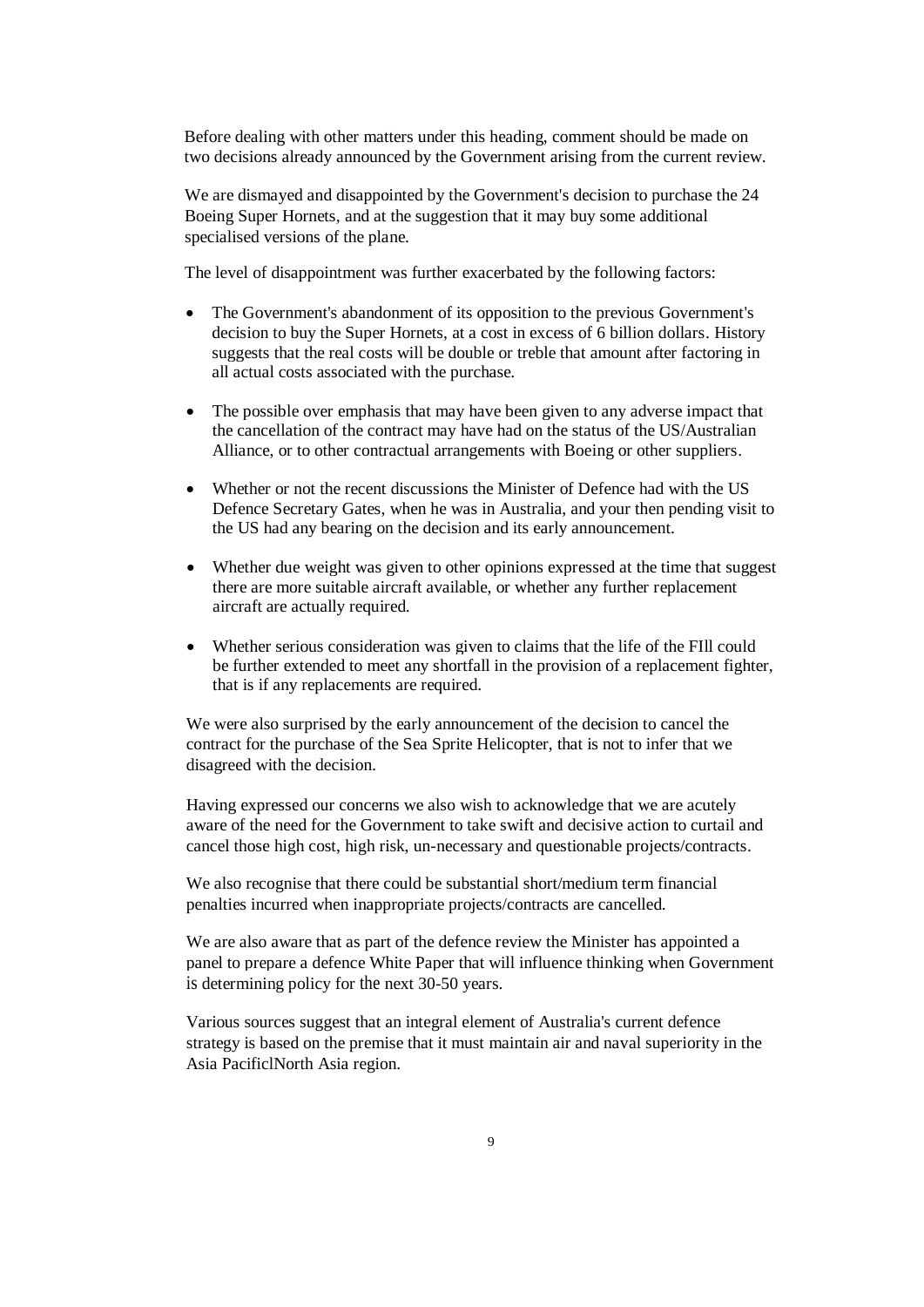In those circumstances it is understandable that countries in the region will have genuine concerns, fears, and also harbour suspicions, as to Australia's intentions in respect to them. There is little doubt that those feelings will be further reinforced if those strategies are maintained or significantly expanded.

It is not un-reasonable for countries within the region to ask which of them constitutes the greatest threat/risk to Australia's security. Is it one country acting alone, or is it an alliance of some or all countries in the region, that are identified as potential invaders?

We wish to record our total opposition to, and rejection of, any proposal that Australia radically expand its ADF so that it has the firepower to "rip an ann oft" any Asian nation seeking to attack Australia.

We understand those views were expressed by a now member of the White Paper panel in a recently published paper, if that is true it is a matter of grave concern to us.

When logical and serious consideration is given to the rapid economic growth, the extent of the proliferation of nuclear and high tech weaponry, in those countries deemed to be potential enemy invaders, it is un-realistic to believe that Australia can and should seek military dominance over the region.

We believe that it is more likely that further aggressive militarisation will be counter productive.

If Australia is to pursue the objective of military dominance of the Asia PacificlNorth Asia region, we believe that it will be seen as giving tacit approval and encouragement to other countries to embark on a more aggressive participation in the Arms Race, in order to protect themselves.

We do not consider that being ranked  $U^{\text{th}}$  in the world for military expenditure should be regarded as a badge of honour, nor do we think that it enhances our reputation or status as a responsible middle order world power.

Your recent announcement that budgeted military spending will represent 3 of GDP is of concern to us and it appears to confirm that your Government is determined to improve on Australia's world ranking, possibly atthe expense of the domestic policy areas previously mentioned. .

It also appears to confirm that your Government will exceed the previous Governments budgetary expenditure priorities, as in their budget for 2006-07 the . defence budget was \$22 billion whilst the education budget was \$18 billion, to name just one example. In our view any imbalance of that magnitude in favour of Defence spending over those critical policy areas previously mentioned is indefensible.

**In** the interests of transparency and to ensure we have factual and accurate estimates in relation to budgeted defence spending, would you please provide the figures for the financial years: -2007-08 -2008-09 -2009-10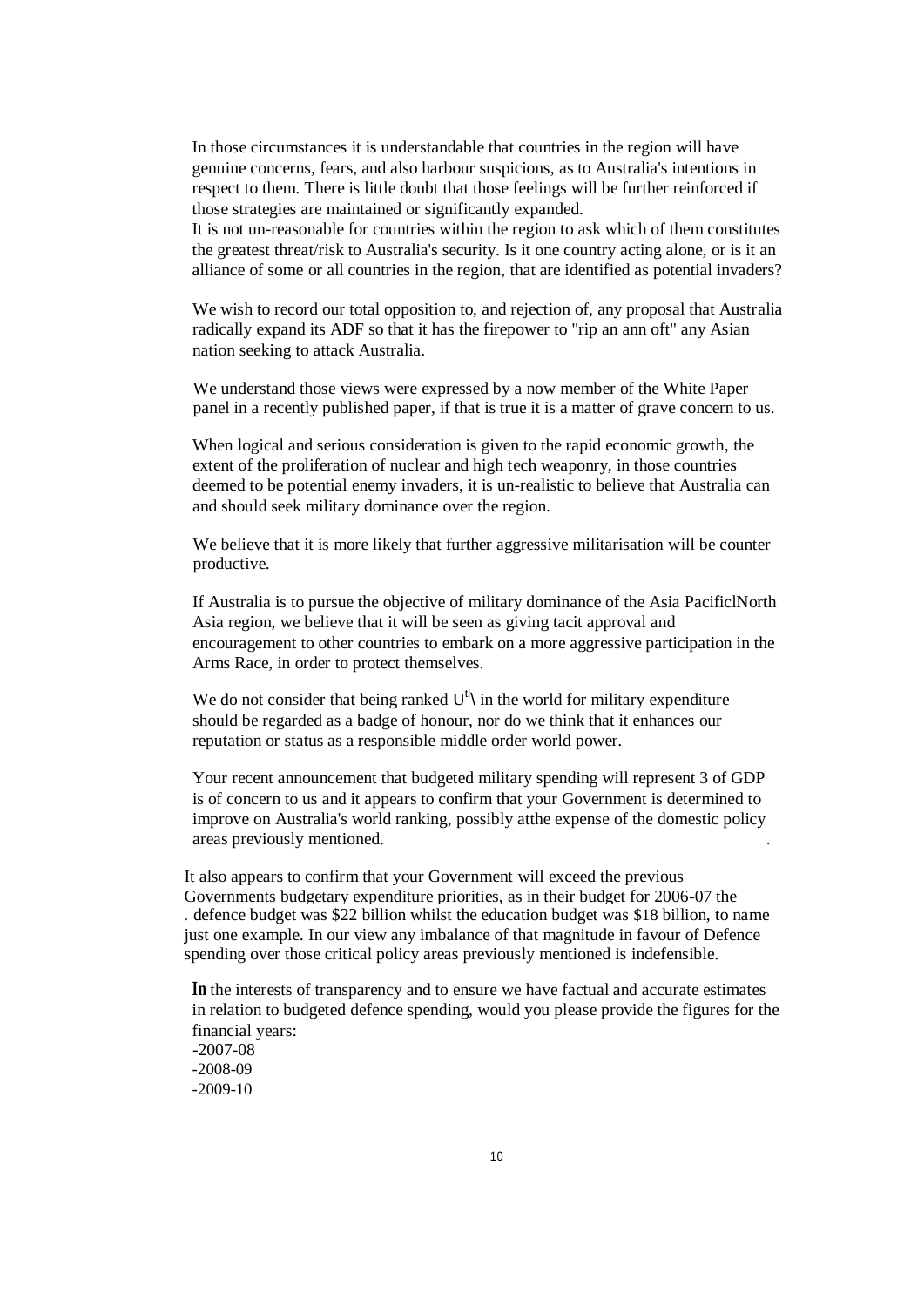In the same vein, would you please also provide a comparison of Defence Force spending over the same period, with budgeted expenditures for:

- Climate Change
- Health Health
- Education
- Housing
- Highways/Roads/lPublic Transport
- National Infrastructure
- Child Care

The announcement by the Premier of South Australia that Adelaide will host the Asia Pacific Defence and Security Exhibition is a matter of concern to us, as this Arms Fair provides an opportunity for countries and arms dealers to promote, display and sell their latest weapons of mass destruction.

The Premier's enthusiastic promotion of the arms fair on the basis that it will be good for the South Australia's economy is understandable, however it creates and in some cases it reinforces an already held perception that Australia is an active participant, and aggressive promoter of the arms race.

Whilst we recognise the need for ethical and strategically targeted ADF recruitment programmes, we strongly object to those that are specifically aimed at vulnerable school children.

It has been reported that the Defence Minister has proposed that school children perform work experience in the ADF. The report also suggests that most senior ADF personnel have raised concerns about the proposal on the basis of safety, security and resource consideration

In our view the objections are soundly based for operational reasons and we would contend on moral grounds. As outlined above we have a fundamental belief that such policies and practices that target vulnerable school children are inappropriate and unacceptable.

We seek your assurance that the Ministerial Review, and the White Paper process will not overlook, underestimate, or discount, any significant internal or external vested interest considerations, that may have adversely influenced, contributed to, and/or perpetuated what appears to be the parlous state of Defence projects and policy.

We acknowledge without reservation that the formulation and implementation of defence policy is the prerogative of the Federal Government, and that it is one of the most vital functions of Government.

For that reason it is imperative that it is founded on truth and integrity, and it must have the nation's "defence", as its core value and primary objective.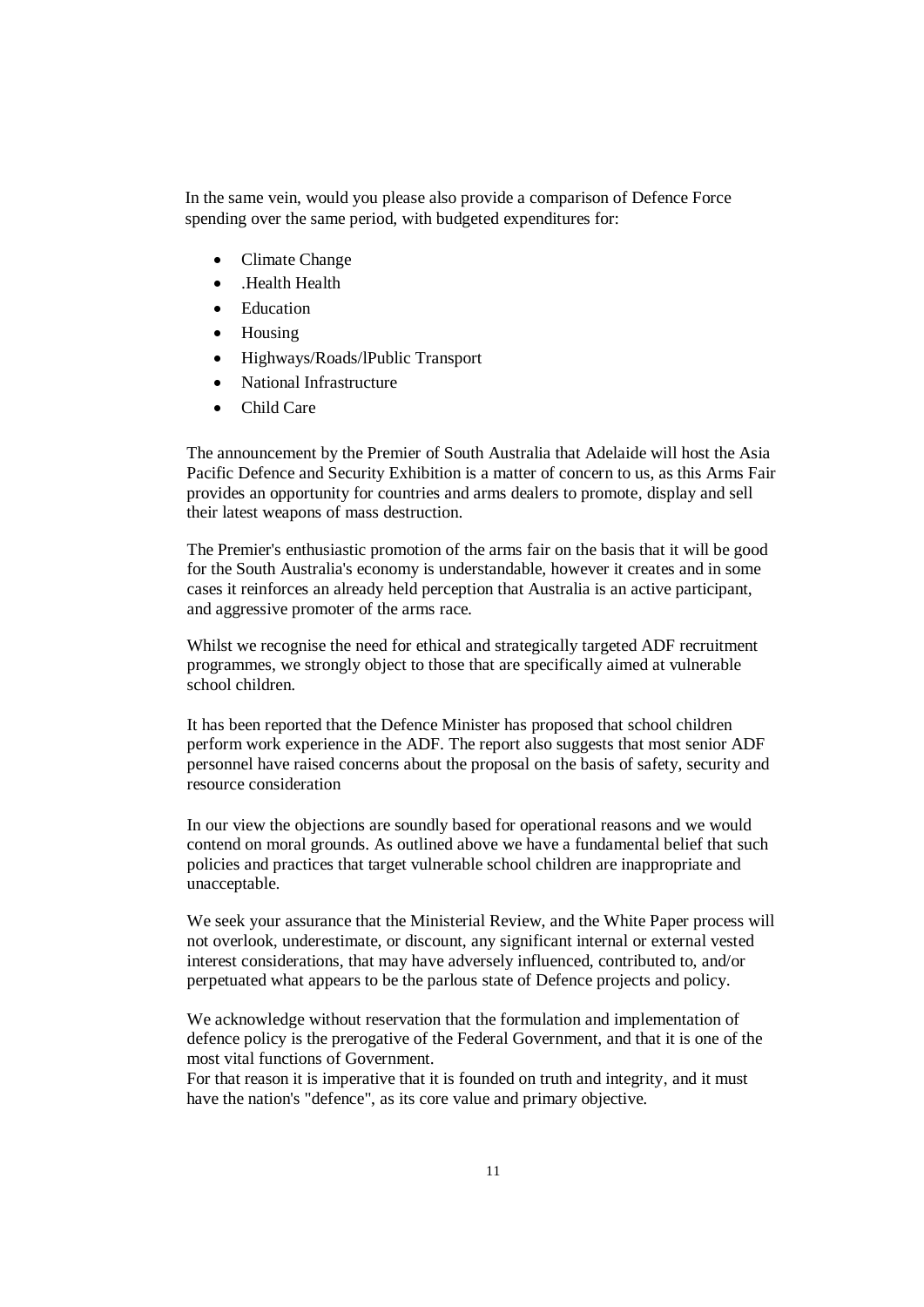We submit the following basic proposals for the Governments consideration as part of the current defence policy review/so

### Objective

That Australia's defence policy be framed in a rational way, so that it properly and accurately reflects the realistic level of threat/risk, that is likely to arise as the result of an attack by an external military force on Australia or its Territories.

That the Australian Defence Force should have the capability to provide adequate protection, which reasonably safeguards the safety and security, of all Australians in the event of an attack by an external military force.

Peace Building - Peace Keeping Role

We submit that in the future it will clearly be in the "National Interest" for defence policy to place a major focus on a pro-active Peace Building role overall, with a specific emphasis on the Asia Pacific/North Asia region.

In our opinion it is now time to embark upon a concerted and continuing diplomatic effort within our strategic region, for the purpose of allaying any preconceived fears, and suspicions, in respect to Australia's military agenda, and to create an environment that fosters and encourages lasting respect, trust and valued friendships.

We contend that there is an urgent need for the Government to abandon any defence doctrine that is based on the need to maintain Air and Naval superiority/domination of countries in the strategic Asia Pacific/North Asia region, for the following reasons;

- Existing and emerging powers in the region will regard the doctrine as provocative and aggressive, and that Australia is a real and immediate military threat to them.
- That rather than diminishing the risk/threat of an external military invasion, it will be a real incentive for those countries that are perceived to represent a threat, to commit to the "Arms Race" to such a degree that it will nullify any advantage Australia may have.
- In our view it is unrealistic in the extreme for Australia to believe that it can out muscle, or even match, the people and fire power, residing in the military machines of China, India, Indonesia, and maybe other countries in the region.

Given the magnitude, plethora and immediacy of domestic and global needs and crises, we find it incomprehensible that the Government will continue to commit and expend billions of dollars gleaned in, the main from battling working families, and other disadvantaged Australians, on what we truly believe to be a nebulous defence risk at worst.

The inconvenient truth of the matter as we see it is that Australia does not have the physical, technical, or financial capacity to ensure it has the superior military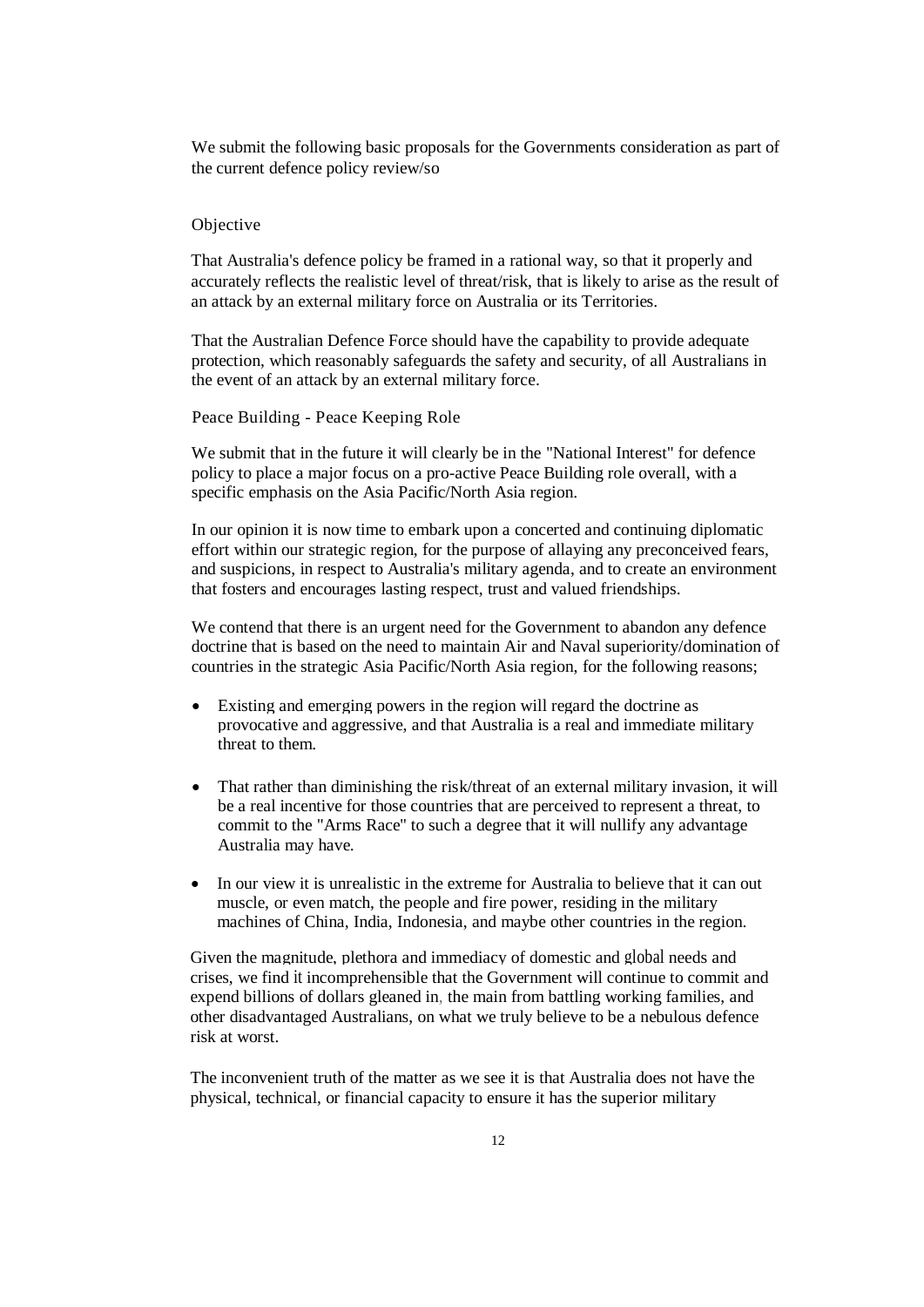capability to deter or repulse an enemy attack on the scale envisaged by the current pol~pY·

We are convinced that Peace Keeping is an integral part of the overall Peace Building culture and role that our Government should be cultivating and promoting within the United Nations and in other relevant international forums.

It is 'our belief that your Government must expend maximum effort, and exercise sound judgement, in erasing any perception held by other Governments that Australia's participation in peace keeping exercises will be as gung-ho Deputy Sheriffs.

Our position is that most peace keeping engagements should be under the auspices of the United Nations, as we believe that they are the most appropriate organisation to oversight such operations.

A major concern we have is the adequacy and status, of policy related to the physical and psychological health and wellbeing of serving, and retired ADF personnel. Of particular concern are those who have been engaged in war zones, and those who have been involved in peace keeping forces throughout the world.

Would you please advise us if the current ADF reviews will audit the sufficiency, and appropriateness, of specialist medical, rehabilitation, support services and other necessary facilities to ensure they are adequate to diagnose, treat and properly care for the needs of our casualties of war, and their families?

## **Joint Training Facilities**

..

At the outset we wish to make it clear that we have an expectation that the Government will ensure that all ADF personnel receive training of the highest standards, so that they have the capability to adequately defend and protect the safety and security of all Australians.

Having said that, we must express our grave concerns and restate our opposition to the proliferation of US/Australian joint training facilities. Statements made by the previous Defence Minister Nelson that more would be established adds to those concerns and reinforces our opposition to their creation on Australian soil.

The following are particular concerns our organisation has about the establishment and further extension of such facilities:

- The potential to and likelihood that the facilities will be converted to full blown military bases.
- Their capacity to store WMD'S including nuclear and chemical weapons, as well as other military hardware and equipment.
- The possible accommodation of foreign combat troops, for quick deployment to targeted zones in the Asia Pacific and North Asia. This could include pre-emptive strikes/invasions.
- The potential to further alienate already sensitive relationships with Asia PacificlNorth Asia nations.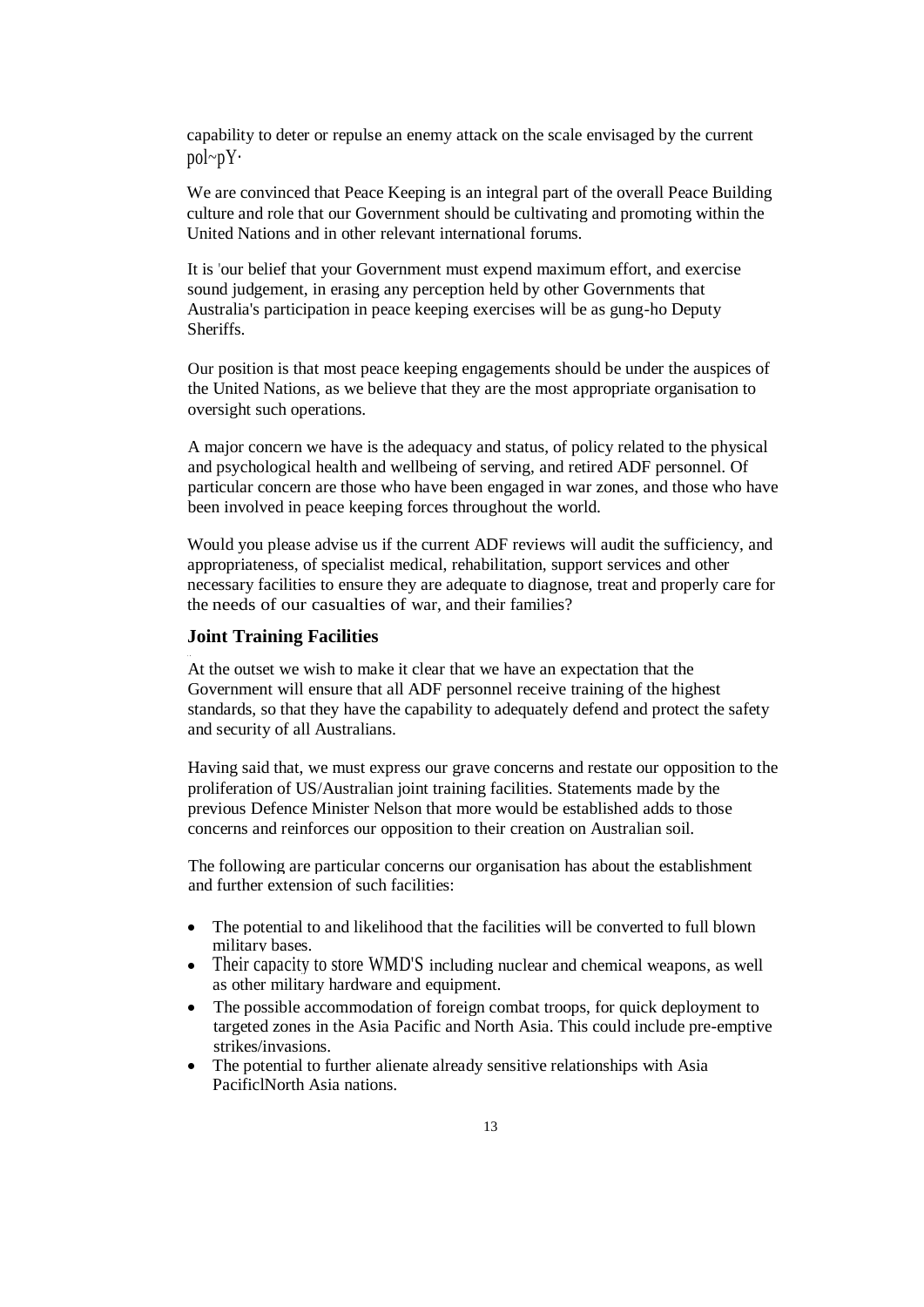- The increase in nuclear armed/powered submarines and warships, and other naval traffic in Australian ports, and territorial waters, thus increasing the possibility of nuclear or other maritime disasters.
- The increasing likelihood of massive and irreversible damage to the local environments, both on and off shore, as a consequence of permanent and intensive military exercises.
- The greatly increased security risks to Australia and in particular the local communities in the vicinity of the facility, in the event of a terrorist attack.
- The severe restrictions imposed on the free movement of Australian citizens, in and around areas previously open to public access.
- The possible adverse social impact on communities as a result of problems related to alcohol, drugs, prostitution, crime, broken relationships, domestic and child abuse.
- The strains on, or lack of, community and social infrastructure such as affordable public housing, accommodation, roads, schools, hospitals, public transport, police, support services, community amenities.
- The extent of, or lack of, Federal/State police jurisdiction over foreign military personnel, and their powers to enforce Federal/State Government laws.
- The elevated levels of noise and air pollution, and the increased risk of serious accidents within communities, or in areas adjacent to, or within the scope of the training facility.

There are other inconsistencies and anomalies, in respect to this matter, which are of concern to us:

 It has been stated by the Howard Government, and it has been repeated by your Government, that one of the advantages of the joint training facility is the need for interoperability of weaponry and equipment.

Australians are well aware of the fervent belief of the US that it has an absolute right to determine, and control, all things related to military might/superiority on this earth and in space. Its "Full Spectrum Dominance Policy" confirms that.

In light of the current investigation and review of tendering and procurement processes and practices, any move to totally or partially integrate weapon systems, and other weaponry must call into question the independence of Australia's tendering process and its sovereign right to purchase weapons and equipment of its choice.

The following example highlights the lack of regard the US has for the Alliance and Australia's sovereignty:

 The dismissal of any request from the Australian Government for clarification of whether visiting US SUbmarines/warships are nuclear powered/armed with the arrogant and deceitful response, ''that they will neither confirm or deny" their status.

Bearing in mind Labor's declared policy in the lead up to the election was that there would be no nuclear power stations allowed in Australia, mainly on the grounds of high risks to the community, excessive costs, and availability of alternatives. We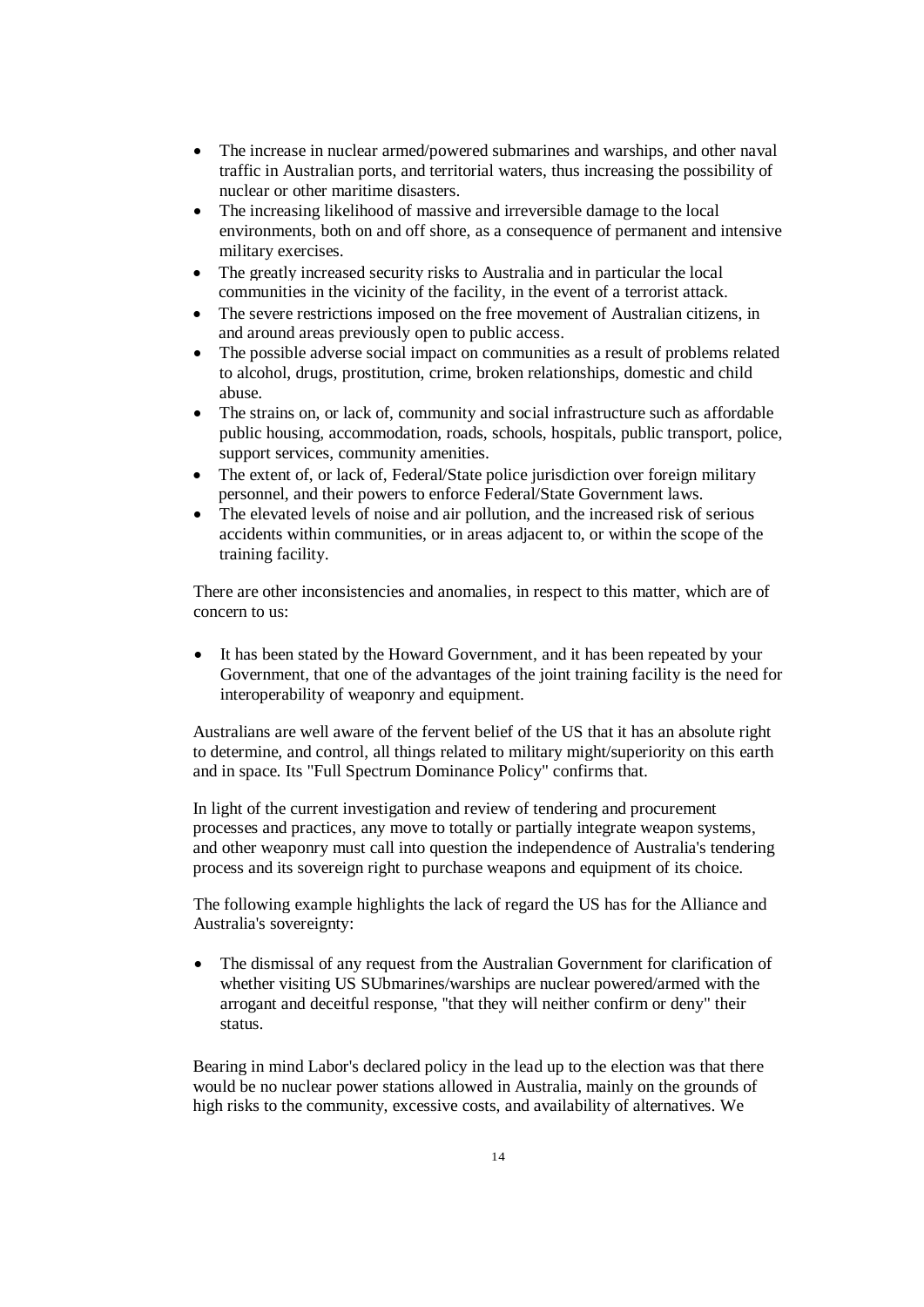believe that policy was welcomed and accepted m good faith by a majority of Australians.

On that basis we call upon your Government to honour its principled No Nukes policy, by placing a total ban on the entry of nuclear powered farmed vessels from entering Australian Ports, irrespective of their country of origin.

Such action would be consistent with policy as stated, and it would add credibility and weight to your timely and commendable initiative to establish an International Nuclear Non-Proliferation and Disarmament Commission.

It is also worthy of note that a NZ Labor Government took a decision to ban nuclear vessels from ports in the 1980's as a practical demonstration of it's opposition to nuclear proliferation, and to protect it citizens from the consequences of a nuclear disaster.

Recent statements suggest that your Government appears to have wholeheartedly embraced, and adopted, the Howard Government's total commitment to whatever policies, understandings, and formal agreements, that have been made with the US in respect of Joint Training /Joint Facilities.

We believe that most Australians who have experienced the deceitful behaviour, the lack of transparency and the questionable motives displayed by the previous Government overall, and particularly in relation to military matters, would share our valid and serious concerns about this issue.

In addition to the concerns already raised, we seek responses to the following questions:

- How many US/Australian Joint Training Facilities are there in Australia?
- Where are they located, and what training functions do they undertake?
- Are all training activities confined within the facility, if not where are the training activities conducted in relation to that facility?
- Are the facilities under the command of ADF personnel, if not what arrangements are in place?
- Are bombing exercises carried out on Australian soil, by aircraft stationed at a foreign location, if so where does the bombing take place, what is the frequency, and what is the volume and type of bombs/munitions that are released on each sortie?
- Are Pine Gap, North West Cape, and Geraldton classified as Joint Training Facilities, or Joint Military Bases, and what are their function/s?
- Are further Joint Training/Joint Facilities being planned, if so how many, and where will they be located?
- Has a study been done on the level of greenhouse emissions that are being generated by the Joint Training exercises being conducted on mainland Australia and in its pristine waters?
- Are genuine in depth environmental impact studies being carried out in areas used for military training exercises, before and after the exercises?

Given the rationale on which US/Australian Joint Training Facilities are justified:

• How many US/Australian JTF's are there on American soil?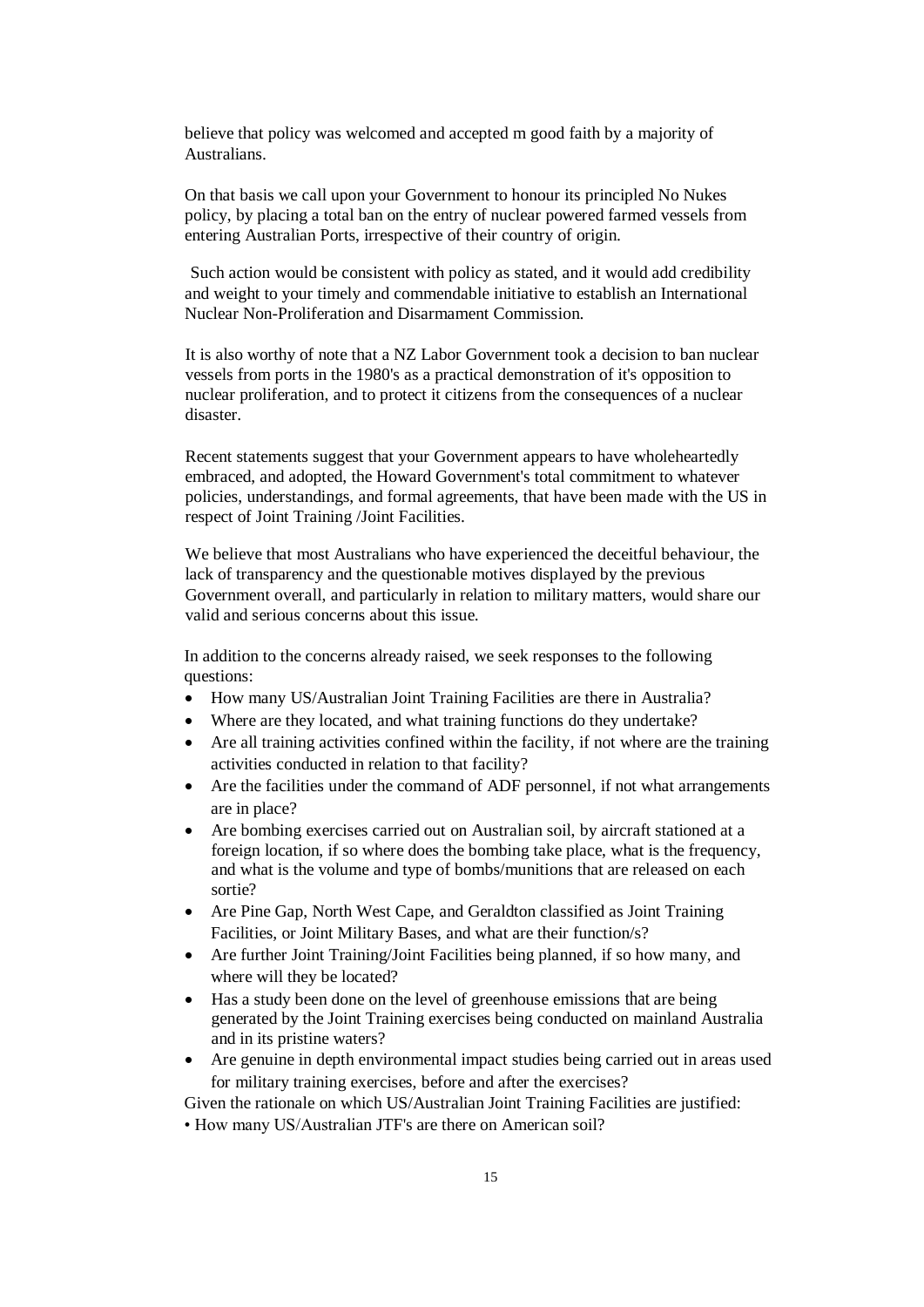- Where are they located, and what training functions do they encompass?
- Are training exercises conducted on shore/off shore in the US, for example in appropriate deserts, or in the pristine waters off Hawaii or California, as is the case in Australia?
- If there are no permanent Joint US/Australian Training Facilities located on US soil does this mean that the US does not allow such facilities on their soil?
- Or does it mean that there are other strategic military considerations that dictate a permanent US military presence in Australia?

We do not discount the value of periodic joint training exercises to better prepare our troops for any military eventuality that may arise if they are called upon to defend our country. However we are concerned that Australia's values, culture, independence, and its national interests will be totally subsumed into the US Military Complex.

For the reasons stated we strongly oppose the further expansion of Joint US/Australian military facilities, or for that matter with any other foreign Government.

We ask that you instigate an urgent review of the existing US/Australian Joint Training Facility agreement/understanding, for the purpose of cancelling any planned expansion of JFT'S, and to formulate a strategy for the eventual orderly withdrawal of remaining permanent facilities.

## **Missile Defence** Systems/s

You are aware of the US/Australia Memorandum of Understanding entered into by the Howard Government, just prior to the 2004 federal election.

The proposed missile defence system was dubbed the "Son of Star Wars", as it was seen as the rebirth of the Reagan Administrations discredited and abandoned "Star Wars" missile programme ofthe 1980's.

At the time Just Peace joined with others including the then Labor Opposition, to condemn and oppose the Government's action.

The grounds for our objections were;

- That the project was provocative, and was ill conceived, as it was the same or similar to a discredited programme from the era of President Reagan.
- That it was pie in the sky, open ended, and was un-costed, with the probability being that it would/will cost Australians many billions of dollars.
- That the technology, and technical feasibility, was questionable, and was unlikely to ever meet the test of operational efficiency and effectiveness.
- That it was not designed to provide direct/first line defence for Australia, and if it was then a joint US/Australia military base would be established on Australian soil.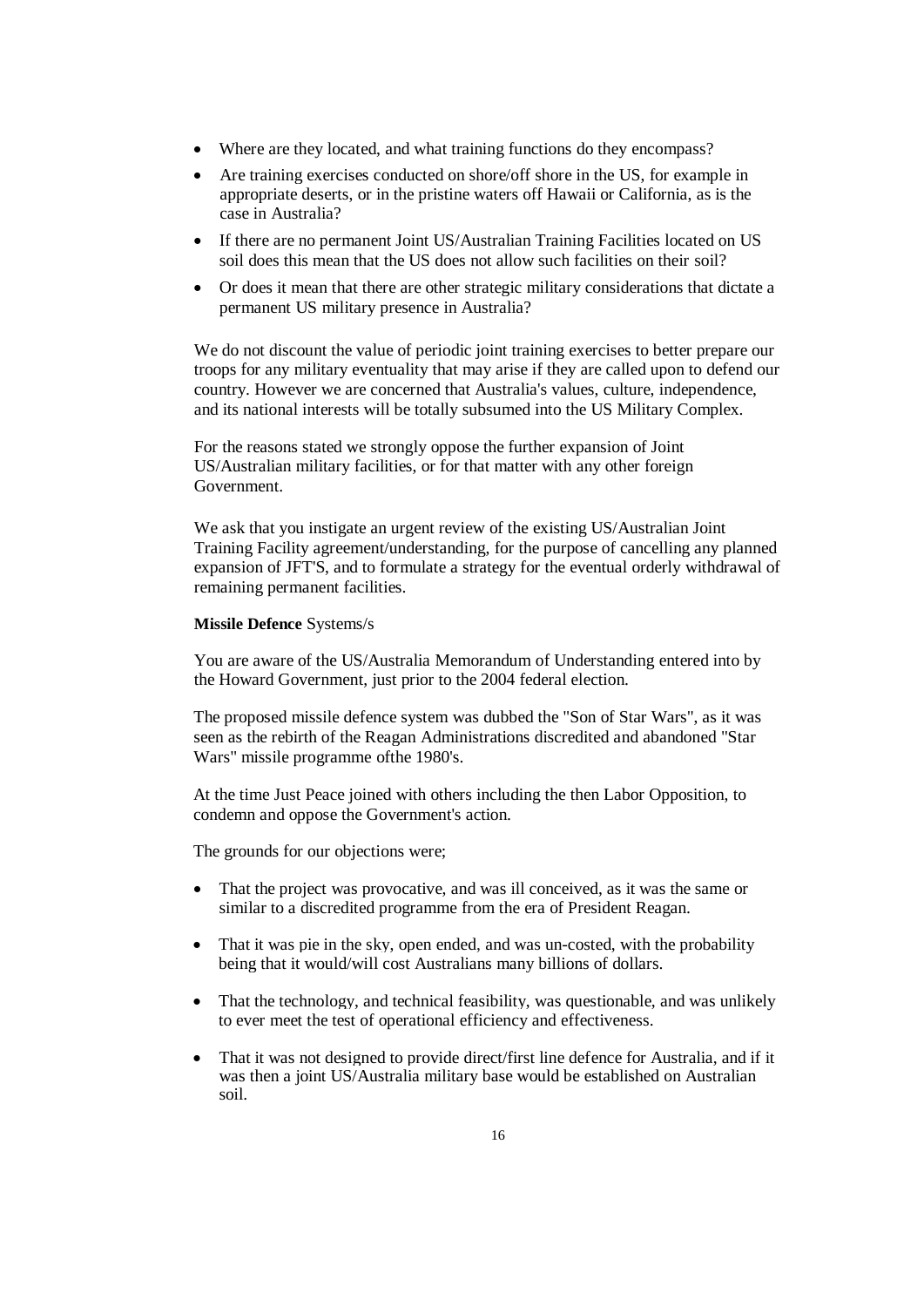- That Australia's involvement in the project would/will infer that it fully accepts the US "Full Spectrum Dominance Policy". That policy is designed to sustain the US as the only world Superpower.
- It also means that Australia would support the proposition that the US should have total dominance in space, on the sea, on the land, and in the air. It would also imply that Australia supports pre-emptive strike action, and/or the use of nuclear and other WMD's against sovereign nation states.
- That the decision to participate would alienate, and seriously damage, the sensitive relationships that Australia has with nations in the Asia Pacific, and North Asia region. As they would see Australia's involvement as an act of aggression, and as a potential threat to their safety and security.
- That the Howard Government did not inform Australians by way of parliamentary debate, or community consultations, what was in the Memorandum, and why it was in the National Interest to participate in such a project.

It must be said that recent reports and actual events have reinforced, and exacerbated, our initial concerns about Australia's future role/involvement in the proposed Missile Defence System/so

When commenting on President Bush's 2009 Budget, the New York Times had this to say, quote; "Among its many wrongheaded ideas, the budget includes some \$2 billion to ratchet up enforcement of heavy immigration policies, and billions more for a defence against ballistic missiles that shows no signs of working". unquote.

Then there was the test/trial by China of a so called defence missile, which brought savage criticism from the US, and then a very swift response by the US with a test/trial of its own.

In another article that reported on the US shooting down of the so called out-ofcontrol spy satellite, carrying toxic fuel, the following points were made, quote: "But space scientists are now questioning its necessity and wondered at its implications for weaponising space".

"The navy shot the satellite down last Wednesday using an Aegis missile designed as part of the "Star Wars" program to intercept enemy missiles.

"Some of the scientists said they worried that firing the missile would encourage the Chinese to continue developing technology to shoot down Western satellites", unquote.

A further comment in the same article was attributed to Laura Grego, an astro physicist at the Union of Concerned Scientists, quote: "You know it's going to make it more difficult for . the US to tell anyone else not to develop anti-satellite technology" .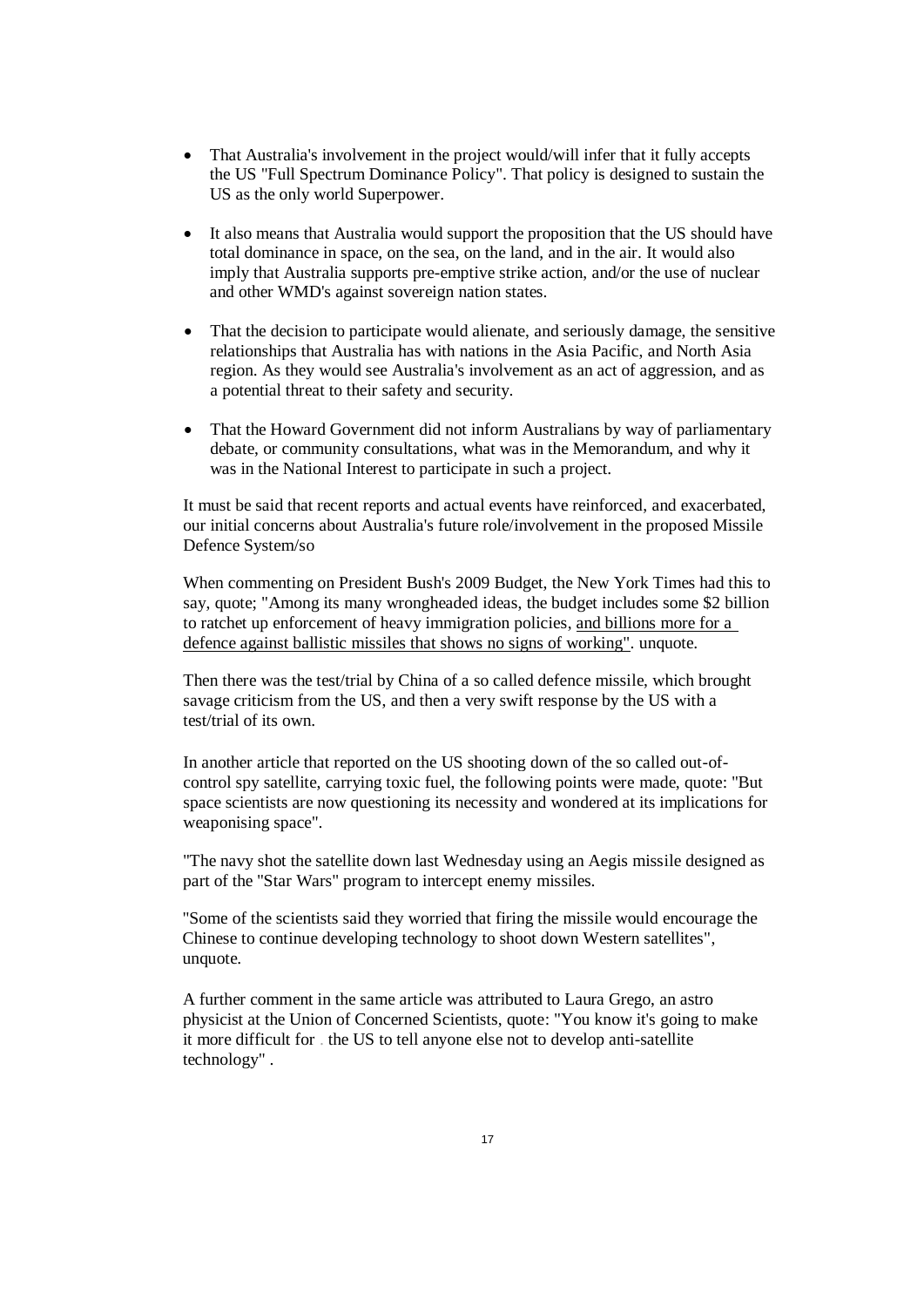The most disturbing development in relation to the Missile Defence System is a statement attributed to Foreign Affairs Minister Smith that indicated the Government was considering joining the program.

We believe that Labor's policy when in opposition is a principled and proper position to adopt in this matter.

We appeal to the Government to desist from becoming further enmeshed in the US military complex, and from being a willing underwriter of the ever expanding arms race.

We call upon the Government to confirm its opposition to, and rejection of, the so called "Sons of Star Wars" missile defence system, or any derivatives thereof, on the grounds that it is not in Australia's national interest.

### **War on Terror**

For Governments to suggest, and to promote the notion, that they can declare and conduct a "war" on a concept is both illogical and impossible.

The Oxford Dictionary translation of the words, "War on Terror", means a military attack against fear.

In an interview given in the second half of 2006, Mick Keelty, Federal Police Commissioner said he had been guilty of using the wrong language in the past. When asked to cite an example he nominated the phrase that is used repeatedly by Western leaders, ''the war on terror", he explained it in this way, quote:

"1 think a statement like the war against terror is an easy statement to make. But terrorism is a crime, it's murder. It's more about a mindset and a motivation than it is about a war. As an Australian what is so important to us, 1 think, is that we maintain the quality of life that we have and we continue to capitalise on the benefits of multiculturalism, that we look to be embracing of all cultures" unquote.

Surely the lessons of history and experience, have taught us that the dire and devastating consequences of ''war'' creates and exacerbates the feeling of extreme fear, particularly for the people whose countries are subjected to war.

We believe that the term "war on terror", was consciously and carefully crafted, as an emotive marketing tool designed to trigger, heighten, and maintain, feelings of extreme fear, and insecurity, within communities and nation states.

It is our view that the fear factor was brutally exploited by the Bush Administration, and it's neo-conservative supporters, to create an environment that assisted in the recruitment of forces labelled the "Coalition of the Willing". This was a conscious strategy to give credibility to the illegal invasion of Iraq.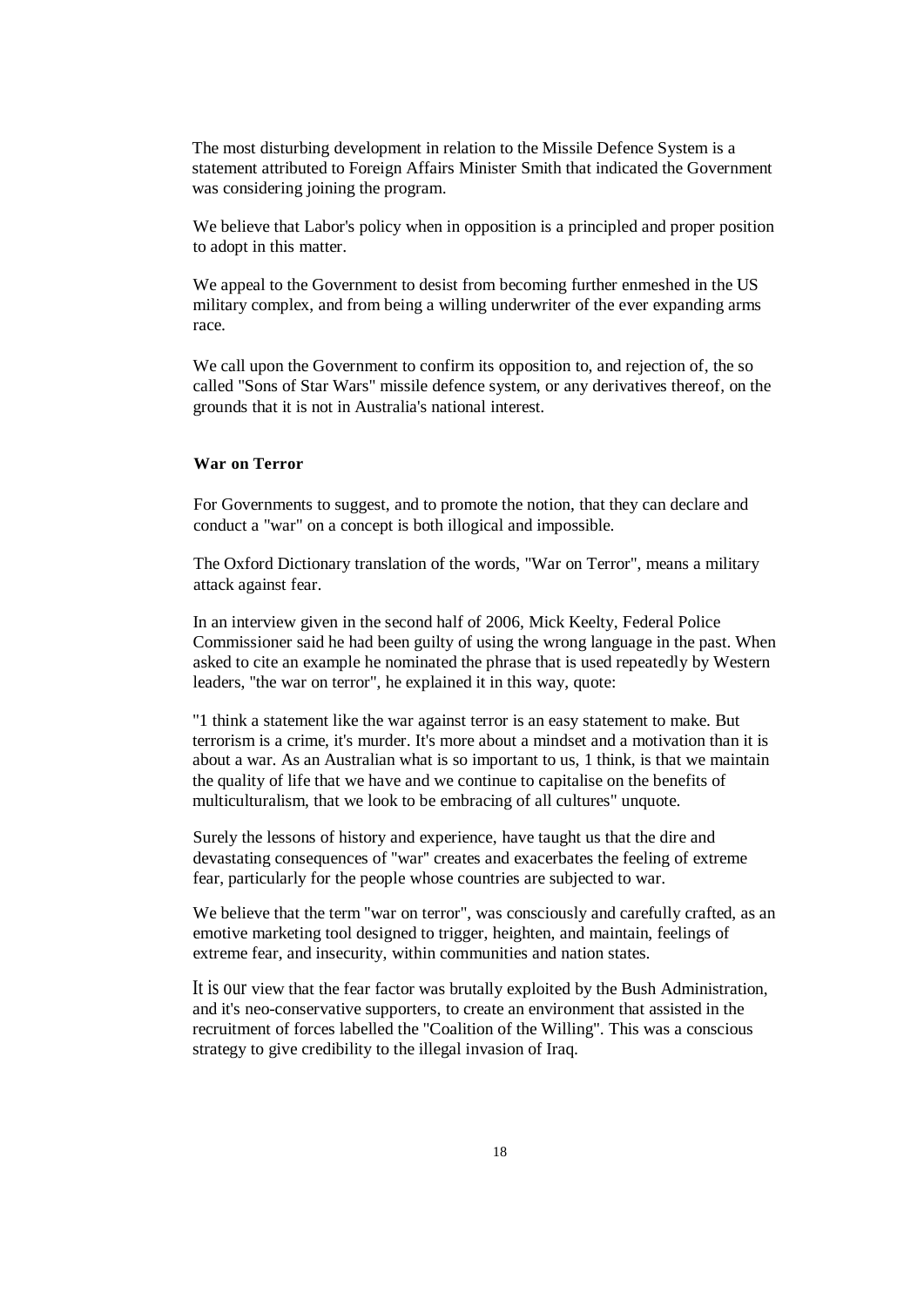There is a real possibility that the continued use of the term "war on terror" to describe concerted campaigns, and actions, against organisations and groups, that promote and perpetrate acts of terrorism, has been/is counter productive.

It is quite likely that extremist organisations and groups are using the term to reinforce their own propaganda that promotes the notion that they are the victims of a war waged against them by the west. There is little doubt that this is used as a powerful tool in the recruitment of radical fanatics and alienated youths to their cause.

Whilst the reason and detail is not known, it is our understanding that the UK Government has recently abandoned the use of the term ''war on terror". We ask that your Government also discontinue its use of the term.

Just Peace contends that all Australian Governments share a collective responsibility to develop, maintain, and to administer efficient and effective security, policing, and emergency organisations, that have the capacity to properly preserve, and to protect, the security and safety of all Australians.

It strongly supports a comprehensive anti crime/terrorism strategy, that has prevention as its major priority, and that also includes other important elements based on preparedness, response, and recovery.

It believes that the consistent application of practical and effective strategies will do more to deter and defeat the criminal act of terrorism than a Government implementing and increasing the "states" power by enacting un-necessary and draconian anti Human Rights Laws.

Credible and effective Anti-Terrorism strategies are reliant upon Governments being genuinely committed to identifying and taking actions to eradicate the conditions, environments, and other causes that foment, encourage, promote and reward acts of terrorism.

Our Government must give the highest priority to developing and implementing domestic/foreign policies designed to address and to eliminate the root causes of terrorism, in all of its diverse forms, for example, abject poverty, inequality, intolerance, ignorance, racism, discrimination, exploitation and chronic unemployment.

Whilst all levels of Government have a collective responsibility in relation to the security and safety of Australians, we have an expectation that the Federal Government will assume the primary responsibility for developing,driving, oversighting and maintaining appropriate, practical and effective Emergency/Anti-Terrorism strategies.

Just Peace has serious concerns that regimes of all persuasions are using the concept of waging a "War on Terror", as a justification for the violent suppression of legitimate political and social justice movements.

We are also disturbed by the actions of other more sophisticated conservative type Governments that have blatantly exploited the emotive fear element generated by the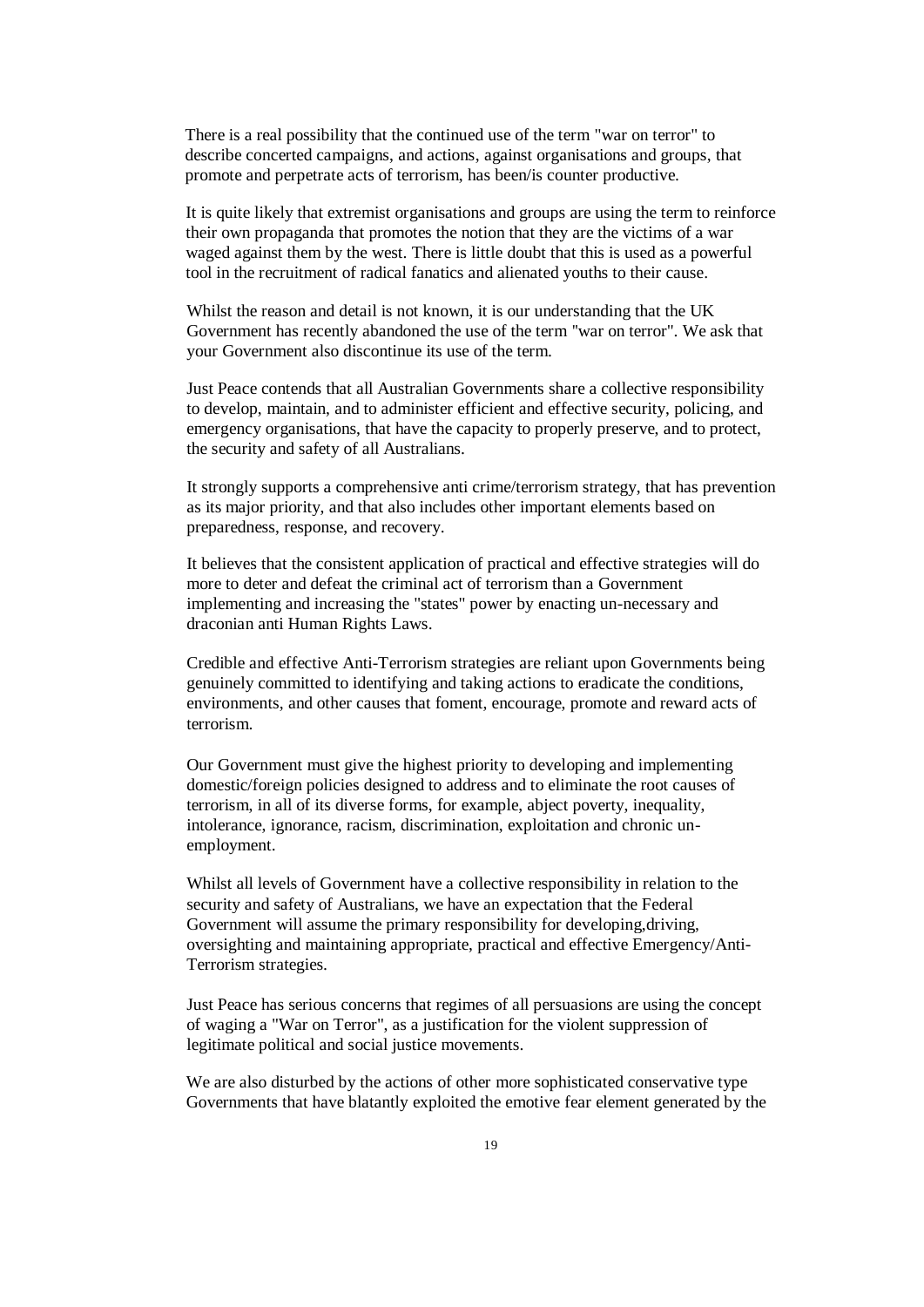use of the "War on Terror", to justify politically motivated, and draconian, Anti-Terror Laws such as those enacted by the Howard Government.

The Dr Mohamed Haneef case reinforces our belief that the existing so called "Anti-Terror" Laws, seriously undermine the fundamental principles on which inalienable human rights and participatory democracy are built.

Just Peace strongly represents that the Government conduct an urgent review of existing "Anti-Terror" Laws, and that it takes action to repeal the provisions that are inconsistent with, or in breach of, UN Covenants, Conventions, or other instruments, as well as those that in any way disregard or denigrate fundamental human rights of individuals.

Further it asks that your Government take immediate action to extend and strengthen the terms of reference/powers of the Inquiry into the Haneef case, to ensure that it has the capacity to deliver findings that uphold, protect, and preserve the fundamental values of integrity, truth and justice.

In our view any failure of your Government to act on this matter will devalue and diminish your pre election promise in respect to the Inquiry. Australians and the International Community will regard the findings as nothing more than a convenient "whitewash" .

## **Human** Rights

As an organisation dedicated to the preservation, protection, and promotion of social justice for all, Just Peace must express its grave concerns about the ever increasing erosion, blatant abuses, and the denial of basic human rights to Australian citizens, and to those who are legitimately seeking Australian Citizenship.

We fmd it impossible to comprehend the fact that in the 107 years since Federation, that no Federal Government has been prepared to take the necessary action to have basic human rights enshrined in the constitution, or to have a Bill of Human Rights enacted.

The reality is that during that period Governments of all persuasions, either consciously or by default, have created, cultivated, and perpetuated, the notion that basic human rights of all Australians are in some way protected by a belief that most share the value "of a fair go" for all.

Whilst history records the inaction of past Governments in protecting and improving basic human rights, by changes to the Constitution, or by enacting a Bill of Human Rights, there is ample evidence to show that they have been prepared to deny and diminish basic human rights by the enactment of draconian legislation.

The most recent examples of this trend were the Howard Governments, Anti-Terror Laws, Workchoices Laws, NT Indigenous Intervention Laws, and Pacific Solution Laws.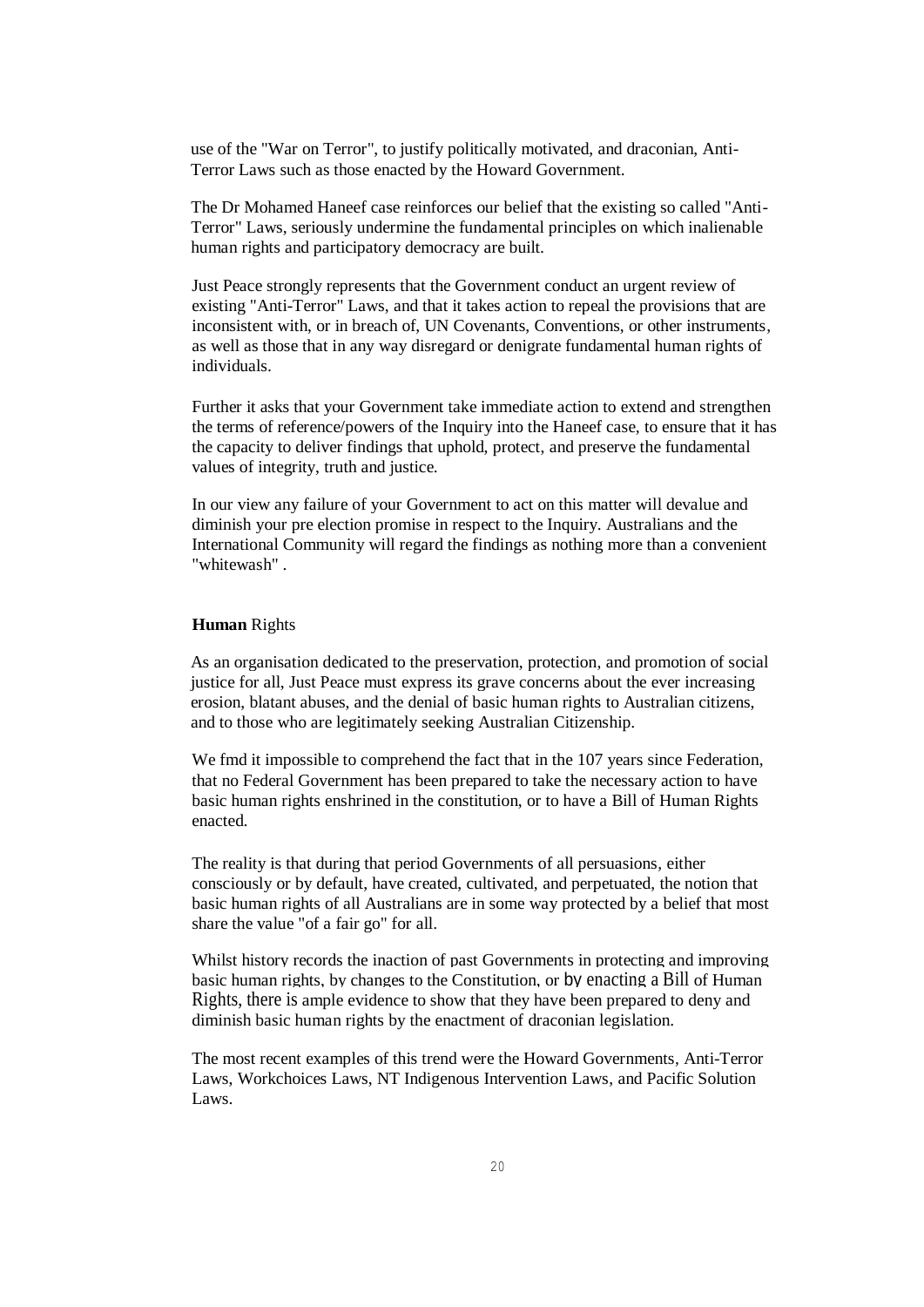Just Peace is pleased to acknowledge your decision to include "the rights and responsibilities of citizens" on the agenda for discussion at the 2020 Summit. It is also encouraged by reports that a provision has been made in the budget, to facilitate a community based process to examine/develop possible options for consideration and implementation in respect to Human Rights reform.

Your statements and actions on behalf of the government, in defence/support of human rights for the peoples of China, Tibet, Burma, Zimbabwe and Darfur, have our unequivocal support.

Notwithstanding that, there is little doubt that many Australians feel a sense of shame, and embarrassment, knowing that their country is the only one in the western world that does not have a Bill of Human Rights or its equivalent, to protect and preserve their rights.

Just Peace submits that it is now time for our Government to play a positive leadership role in a process designed to maximise community consultation and participation, in the formulation of an effective and enforceable constitutional or statutory instrument that embodies and enshrines the values/principles of a "fair go" for all, Australians.

The foundation stone on which the instrument is built should contain the following elements, as a minimum standard:

(a) Fundamental Rights

- Protection from torture and cruel, degrading, or inhuman treatment
- Right to liberty and security of the person
- Freedom of thought, conscience, religion and belief
- The right to peaceful assembly and freedom of speech
- Rights of indigenous people
- Right to a fair trial
- Right to silence
- Freedom form arbitrary arrest
- Right to legal representation
- Right to vote and stand for office
- Right to education
- Right to work and Workers Rights
- Adequate standard of living
- Physical wellbeing and health
- Safe work place and working conditions
- Social security
- Right to privacy

(b) International Covenants, Conventions, Instruments

- Universal Declaration of Human Rights, 1948
- International Covenant on Economic, Social and Cultural Rights, 1966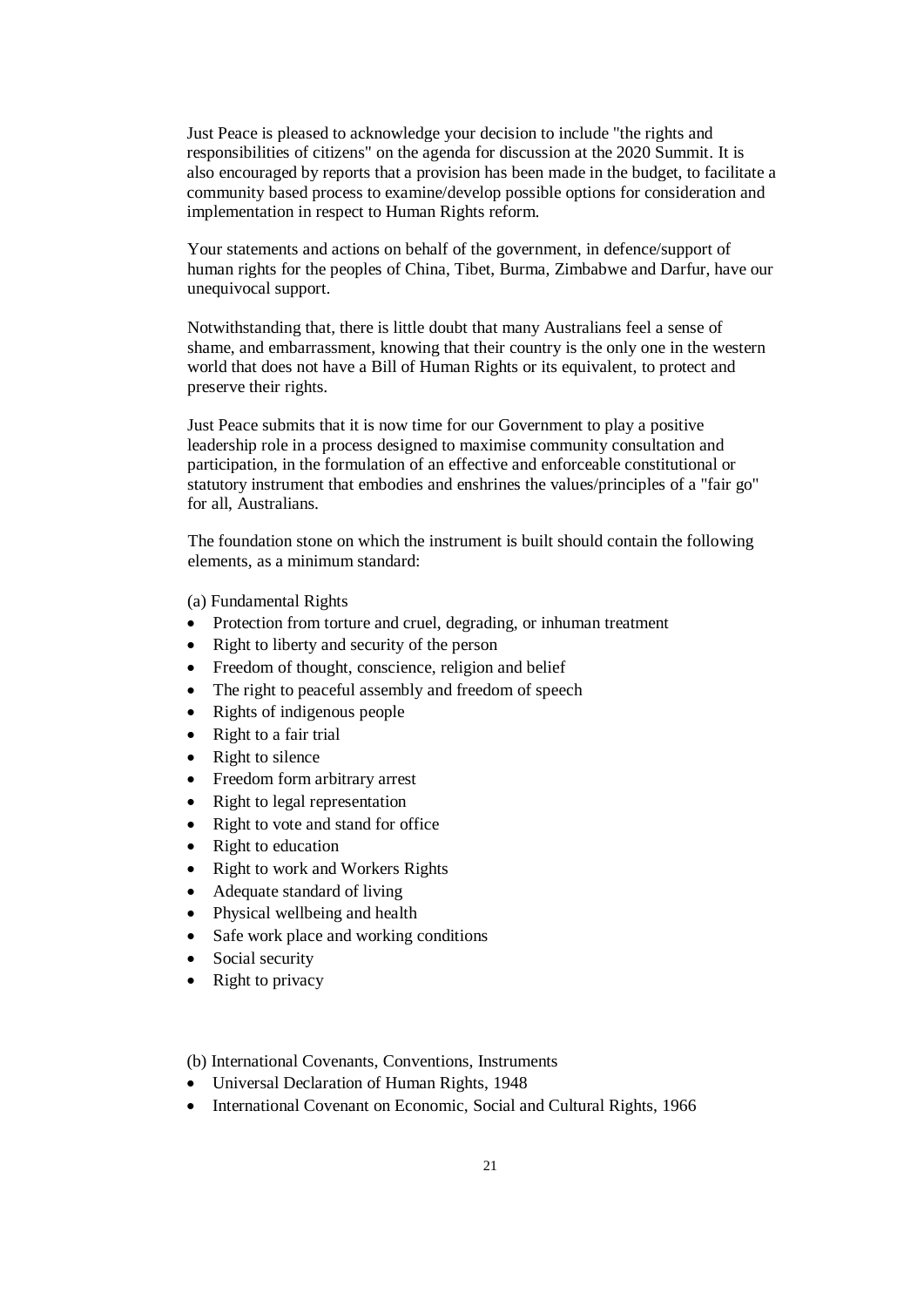- International Convention on the Elimination of all forms of Discrimination against Women, 1979
- International Convention against Torture and Cruel, Inhuman or Degrading Treatment or Punishment, 1984
- International Convention of the Rights of the Child, 1989
- International Convention Relating to the Status of Refugees, 1951
- International Labour Organisation Conventions on International Labour Standards
- International Law/s, United Nations ConventionslResolutions in relation to the invasion of sovereign nation states.

As the rate and nature of change continues to escalate and impact on our society in the 21 st century, it is of vital importance that those fundamental rights that have already been diminished, and those that may be threatened in the future are identified, and relevant protections are incorporated in the Human Rights instrument.

The process chosen to drive this historic and necessary reform to a successful conclusion should take account of the following aspects:

- That irrespective of what method is preferred whether by constitutional change, or by statute, it will be vehemently opposed by the conservative elements within our society.
- It can be anticipated that the Federal Opposition will marshal the support of conservative commentators, and other high profile conservatives to oppose the reforms particularly if a referendum is held to seek constitutional change.
- The fact that Labor is in Government in all States and Territories should strengthen your Government's position in formulating and articulating a national Human Rights model, (Charter for a Fair Go), that will ensure all Australians have equal and universal rights.
- That eminent lawyers, academics, politicians, community leaders, social justice organisations, and laypersons, who have expertise and/or an interest in Human/Civil Rights, should . be encouraged to take part in the community consultation process.
- Having acknowledged that, care should be exercised to ensure that the process does not become an unimaginative dry clinical debate dominated by legal, academic and technical argument, at the expense of practical commonsense discussion at the community level.
- The most important element of the consultation process will be the practical presentation of the compelling reasons that the fundamental Human Rights of all Australians should be protected.
- This should be reinforced by citing actual examples of cases where the Human Rights of individuals have been abused, and the possibility that it could happen to them, their family, or friends.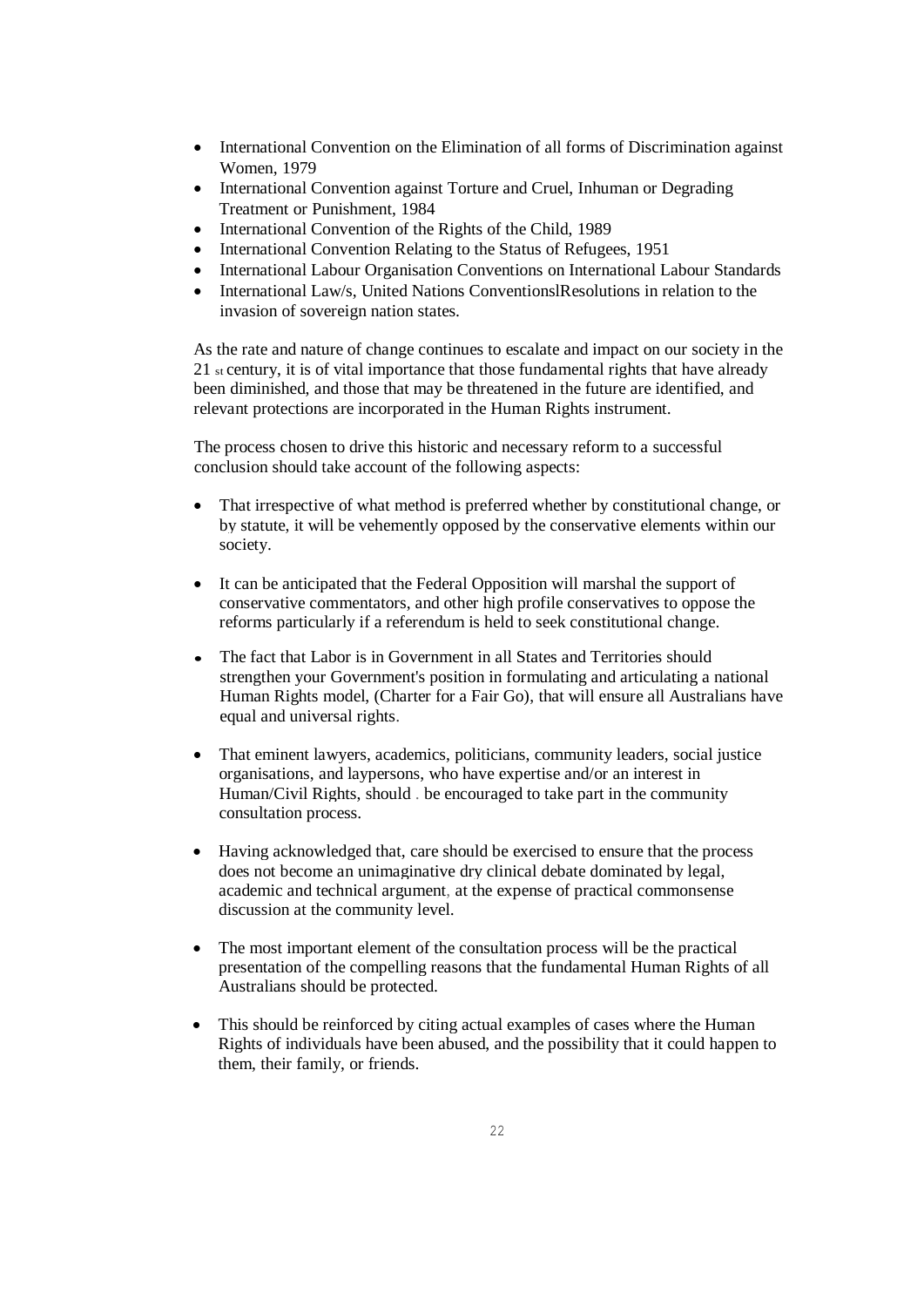It is suggested that elements of the very successful "Your Rights at Work" community based campaign would be appropriate in raising awareness within the community.

We in Just Peace recognise the significant volume of important and critical business that is before you personally, and the Government as a whole, and we also acknowledge that there is a pressing need to establish an order of priority for important Government business.

It is in that spirit we strongly represent that you personally intervene if necessary to elevate Human Rights reform to a priority rating that would ensure its implementation by mid 2009.

#### Foreign Policy

We in Just Peace believe that most Australians have an expectation that their Government will develop and pursue an independent and principled foreign policy.

There is also an expectation that the policy will be applied consistently, and without fear or favour, and with the primary purpose of protecting our national interests.

#### Alliances

At this time in world history every facet of our lives is in some way influenced or affected as a consequence of globalisation.

Given current circumstances we in Just Peace recognise the importance and value of maintaining a principled and sustainable alliance with Foreign Governments that uphold common universal democratic values, and maintain a shared commitment to international security, peace and justice.

It is also of the view that for an alliance to be regarded as one of substance, and enduring, it must incorporate the fundamental values of equality, trust, respect, integrity, truth, humanitarianism and un-compromised principles.

To give meaning and force to those stated values your Government should require that all Foreign Governments comply with a set of basic minimum standards, before establishing a new alliance, or when an existing alliance is being reviewed.

The suggested minimum standards that should be applied by Government, in the circumstances alluded to above are that:

- All Foreign Governments must be signatories to, must have ratified, and must be complying with all International:
	- ~ Charters
	- ~ Treaties
	- $\sim$  Protocols
	- ~ Conventions
	- ~ Covenants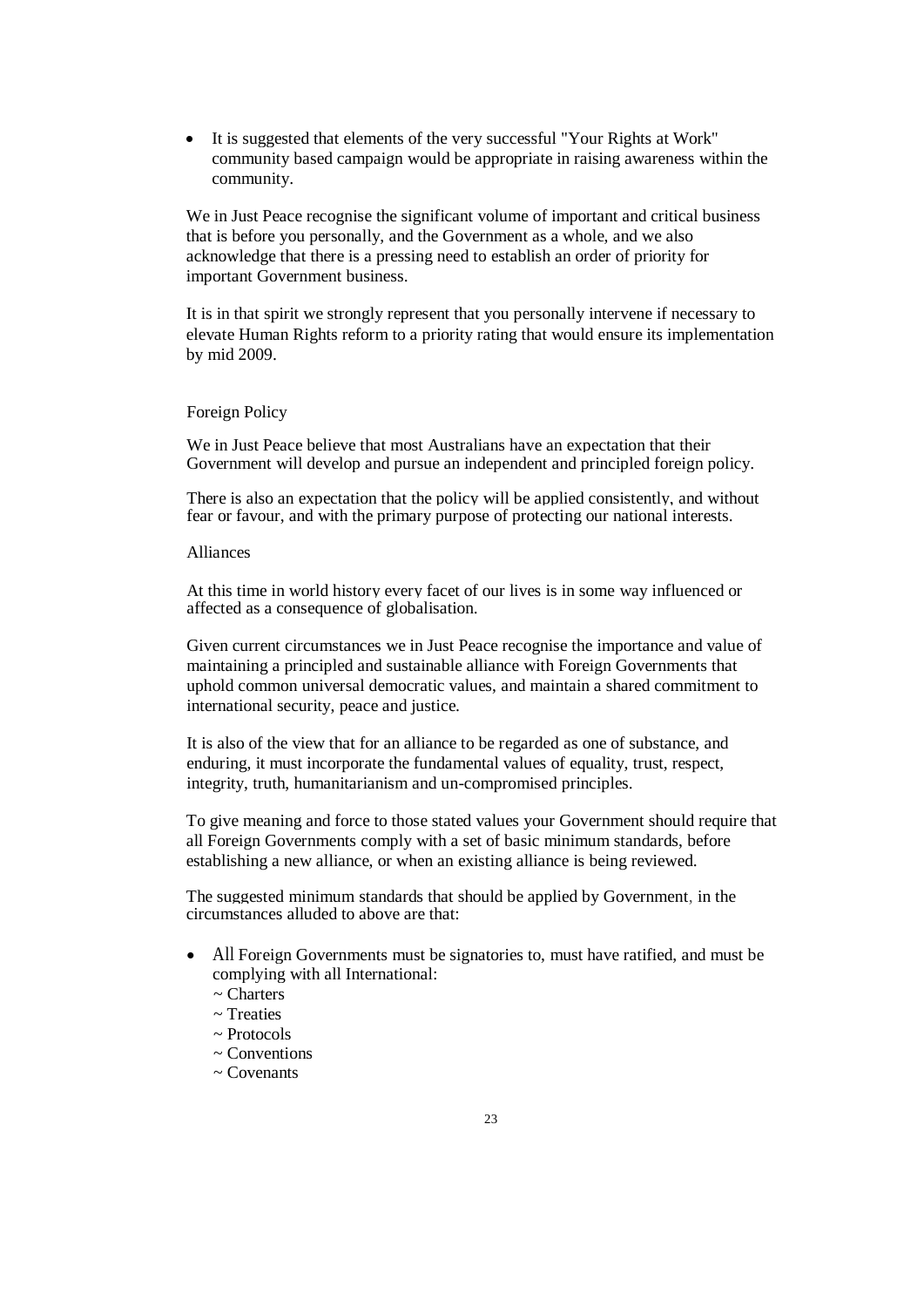$\triangleright$  Declarations

}> International Laws

 $\rightarrow$  Other core agreements and understandings

to which the Australian Government is a party, or is in the process of becoming a party.

# US **Alliance**

Your unequivocal statement and those of relevant Ministers in support of the US Alliance has been noted.

Your Government's departure from the Howard Government's slavish servility to US interests is acknowledged, and your Governments decision to withdraw our combat troops from Iraq is commended.

Although we welcome those positive actions, we firmly believe that the perceived strength of the Alliance is dependent to a large degree on the Australian Governments almost total compliance with the needs and strategies of the US Military Complex.

The most recent example of this is your Government's willingness to accept and excuse the US Government's non-participation in the recent Dublin Conference and its rejection of the "Ban on Cluster Bombs". This is despite the support of over 100 countries for the ban.

We understand that Australia's agreement to the "Ban" is on the proviso that it does not jeopardise the Interoperability of the US/Australia military relationship. If this is true it reinforces the points made above.

That is only one example of the US Government's rejection of, or failure to comply with other important and fundamental International Conventions, Laws and other Instruments that have been advocated by and are. adhered to by Australian Governments.

We submit that any Alliance based mainly on the "Military Might" and over riding interests of one of the parties, will seriously undermine, and compromise, Australia's credibility, independence and its long term national interests.

With the US presidential election looming we believe that this presents a unique opportunity for all elements of the existing Alliance to be reviewed to ensure the basic fundamentals outlined above are an integral part of a reconstituted and more equal alliance. This should be given the highest priority irrespective of the outcome of the election.

As Prime Minister of a trusted ally, with acknowledged experience as a diplomat, and Foreign Policy practitioner, you could play an influential role in securing early meaningful dialogue with the next President of USA on the future status and direction of the Alliance, and of other major global events.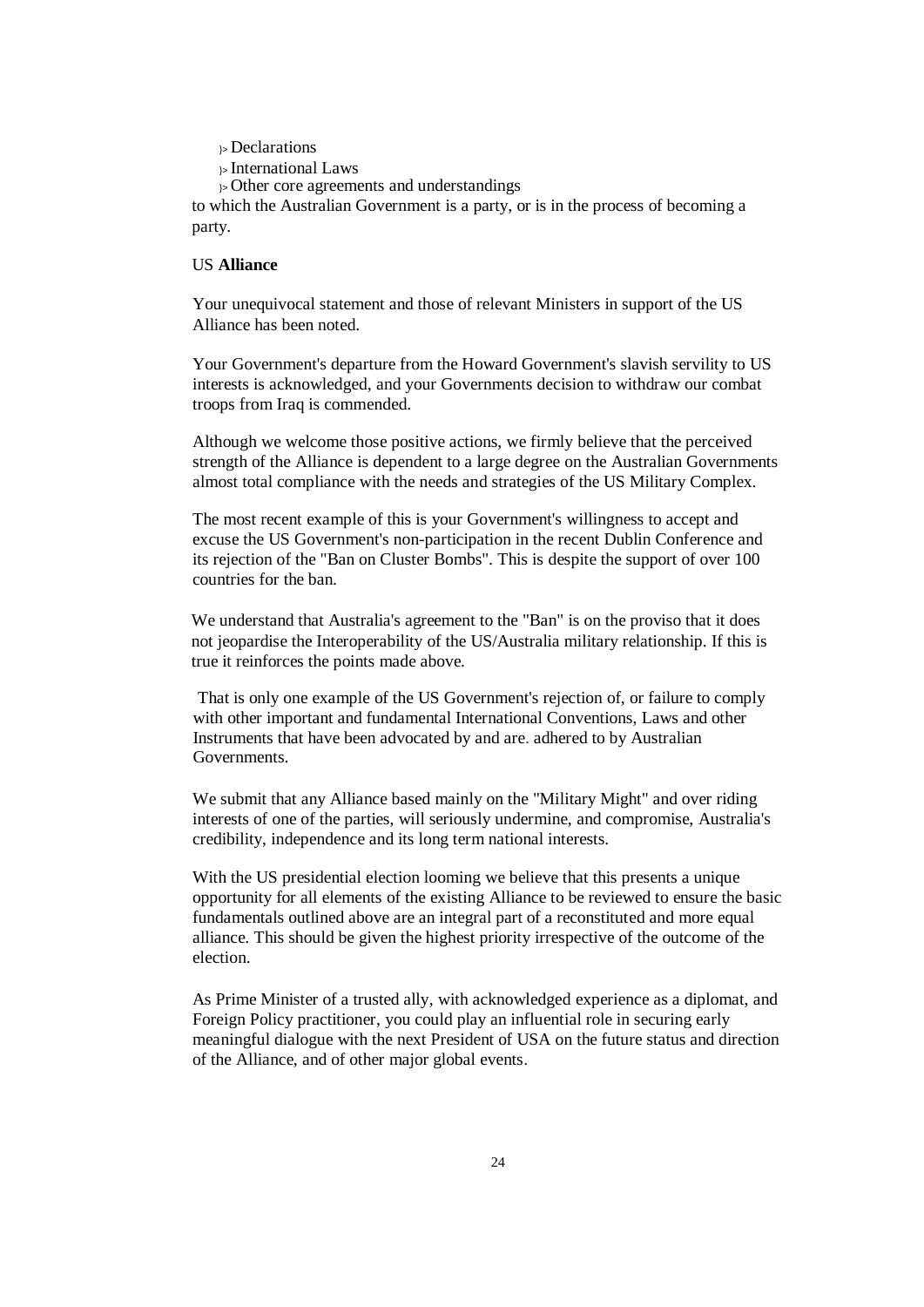#### **Asia Pacific Region**

We in Just Peace share the concerns of many Australians that our relationship with our Pacific neighbours has deteriorated markedly over the past decade.

A major contributing factor to the decline was the aggressive Deputy Sheriff role, and overall indifference to the individual and collective needs of the countries in the region, displayed by the Howard Government.

You have indicated that much of Australian policy seems to be dealing with the symptoms rather than the causes of the instability that we see across the region.

Prior to the last election you announced that a Rudd-Labor Government would develop and implement a long-term Pacific Partnership for Development and Security.

You indicated that the partnership must take a comprehensive approach to:

- Tackling the collapse in primary education;
- Tackling the collapse in primary healthcare;
- Building basic economic infrastructure including roads and telecommunications as well as ensuring access to clean water;
- Tackling the problem of urban male youth unemployment through targeted public works programs;
- Tackling the provision of microfmance in partnership with organisations such as Australian Business Volunteers and Australian financial institutions with existing expertise and commitment in the field, to develop business skills and the much underdeveloped private economy;
- Continuing the emphasis on good governance with a new focus on training regional leaders, public servants and technical experts through enhanced international scholarship programs, together with further enhancements to the University of Papua New Guinea and the University of the South Pacific.

We support the proposed comprehensive approach, and believe that its implementation is both necessary and urgent.

Would you please now advise if the Government has established the Pacific Partnership for Development and Security?

If it has been established, what progress has it made in addressing the (7) nominated areas of concern?

Would you also advise which countries will be included in the Pacific Partnership for Development and Security?

# East Timor

Since the initial involvement of the Howard Government in matters related to East Timor's independence, there appears to be a disappointing lack of progress in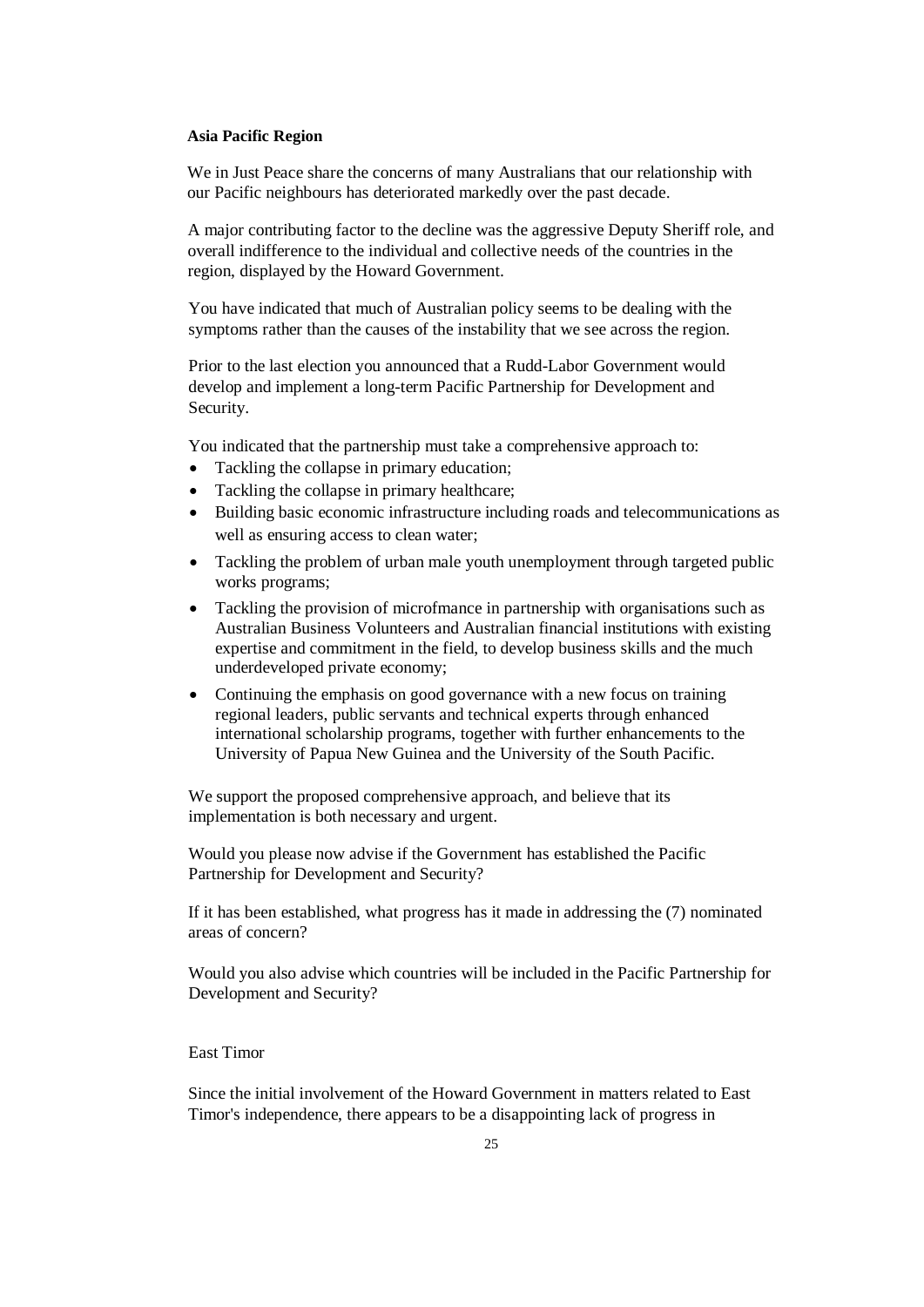advancing the quality of governance, and in improving the lives of the East Timorese people. This is particularly apparent in the areas that you have identified in the (7) areas of concern.

It has been a matter of on going concern to us that at the same time as the Australian Government was being lauded for its significant role in securing East Timor's independence, it was subjecting the newest, weakest and poorest nation on earth to unethical, unprincipled and extreme political pressure.

In our view the purpose of the Government's aggressive campaign was to obtain a major share/control over the potential oil and gas riches located in seabeds of the Timor Gap, and other contested areas. In light of the conflicting actions of the then Government it is difficult to determine to what degree it was acting in the longer term interests ofthe people of East Timor.

We know that an agreement was eventually reached and we assume that, in the circumstances then prevailing, the East Timorese Government accepted the terms and conditions contained in the agreement.

We are also aware that the East Timorese Government is receiving payments for their stake in the oilfields, and that they have a substantial amount in trust at this time, however we are not in a position to determine whether the remuneration over time will be fair and equitable.

Bearing in mind its status as a fragile fledgling nation that faces massive socio economic challenges now and in the future, particularly in the areas previously alluded to, we ask that you:

- Personally review the existing agreement to ensure that the financial/economic returns accruing to Australia do not unfairly disadvantage the East Timorese Government/people, as a result of any inequitable disbursement of finances to the Australian Government.
- Consider and develop innovative amendments or additions to the agreement, which would provide practical mechanisms to enable direct funding of appropriate projects in the (7) areas already identified by you for action.

It is expected that the review process would encompass consultation and negotiations with the East Timorese Government, with the objective of balancing Australia's national interests, with the long term interests of our Pacific Neighbour.

### West Papua

When considering and assessing Australia's relationships and role in the Asia Pacific region, we believe that the situation existing in West Papua must not be overlooked, or dismissed, on the grounds that it is too difficult or too sensitive to confront.

We submit that most reasonable and fair minded people of today would seriously question the democratic validity of a process conducted under the banner of an "act of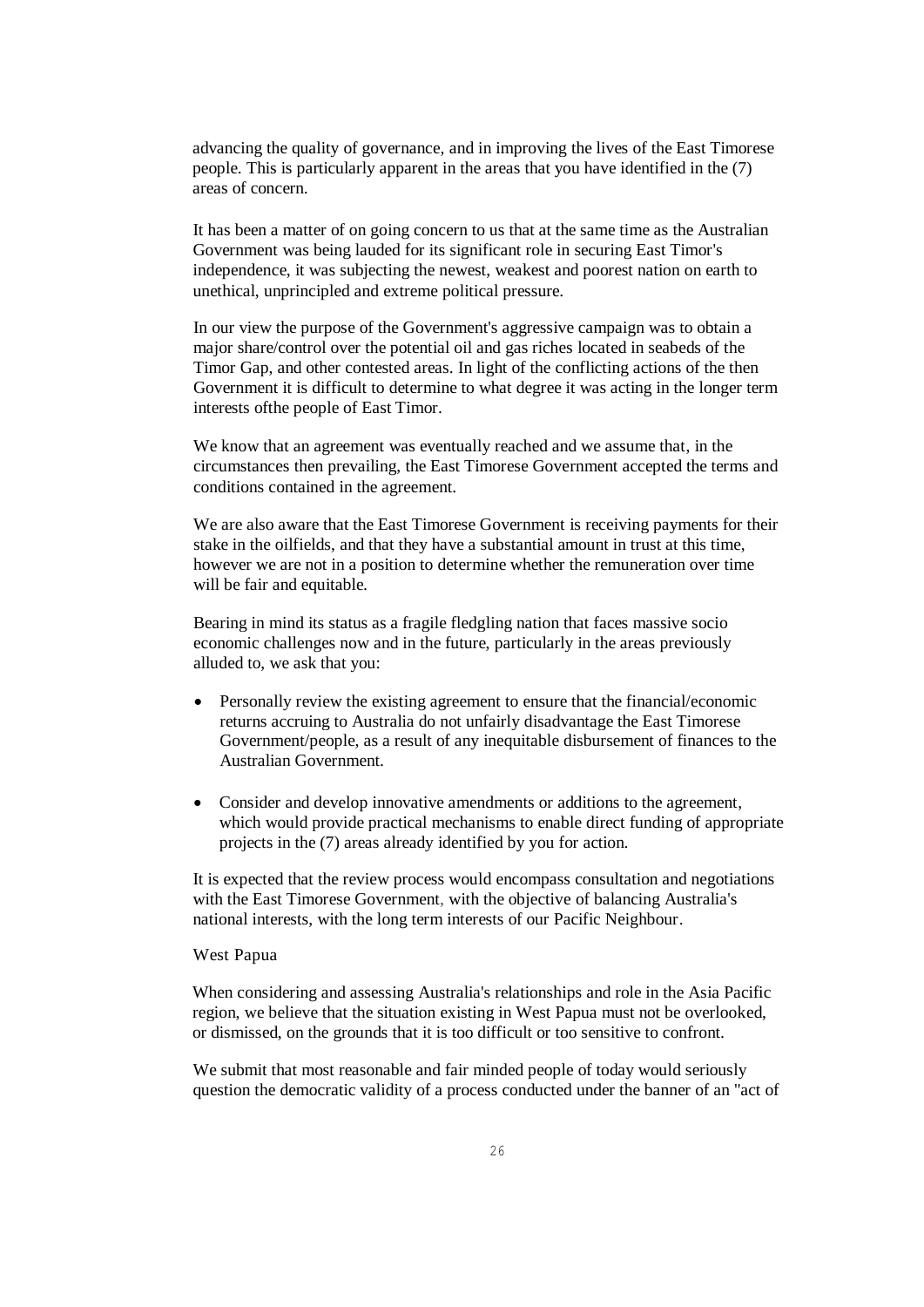free choice", that allowed the Indonesian Government to choose 1026 Papuans to vote as representatives of the population of 816,000.

It is understandable that in the intervening 40 years since then indigenous Papuans, with the support of Human Rights groups, have campaigned against military oppression and abuses, and have sought self-determination and independence.

Australians were alerted to the plight of West Papuans, when 43 sought asylum after landing on Cape York in January 2006. As a consequence of the Howard Governments, Pacific Solution they were transported to Christmas Island.

Our long held concerns about what appears to be the worsening circumstances of indigenous West Papuans have been further reinforced by the Indonesian Governments reaction at that time, and by any subsequent concessions that the then Government may have made to appease them.

Of particular concern to us is whether there are clauses included in the security agreement between Australia and Indonesia, termed "The Framework for Security Cooperation", that would lessen or negate our Governments commitment to UN conventions on human rights, refugees, asylum seekers and children.

Would you please advise on whether all matters related to the 43 asylum seekers have been resolved?

If not what is the status of those issues not yet finalised?

- If further West Papuans seek asylum in Australia how will your Government treat their applications?
- Does the current agreement between Australia and Indonesia, under the Framework for Security Co-operation, diminish or downgrade Australia's obligations to the UN conventions previously mentioned, or other conventions?
- If so what action is your Government taking to suitably amend the agreement so as to restore our compliance with relevant conventions?
- Is West Papua included as a participant in the Pacific Partnership for Development and Security?

The recent signing of a statement by President Susilo Bambang Yudhoyono and East Timor's President Ramos Horta and Prime Minister Xana Gusmao accepting the fmdings of the cominission into violence which included murder, rape and torture, at the time of the independence vote in 1999, and Indonesia's acknowledgement of responsibility for funding, and condoning the actions of the Indonesian army and militias, in our view is a positive development.

 As similar claims have been made in relation to the treatment of West Papuans by the Indonesian Army, what action if any is your Government proposing to encourage the Indonesian Government to participate in a peaceful dialogue at an international level with Indigenous West Papuans to address and resolve the causes of their long running disagreement and conflict?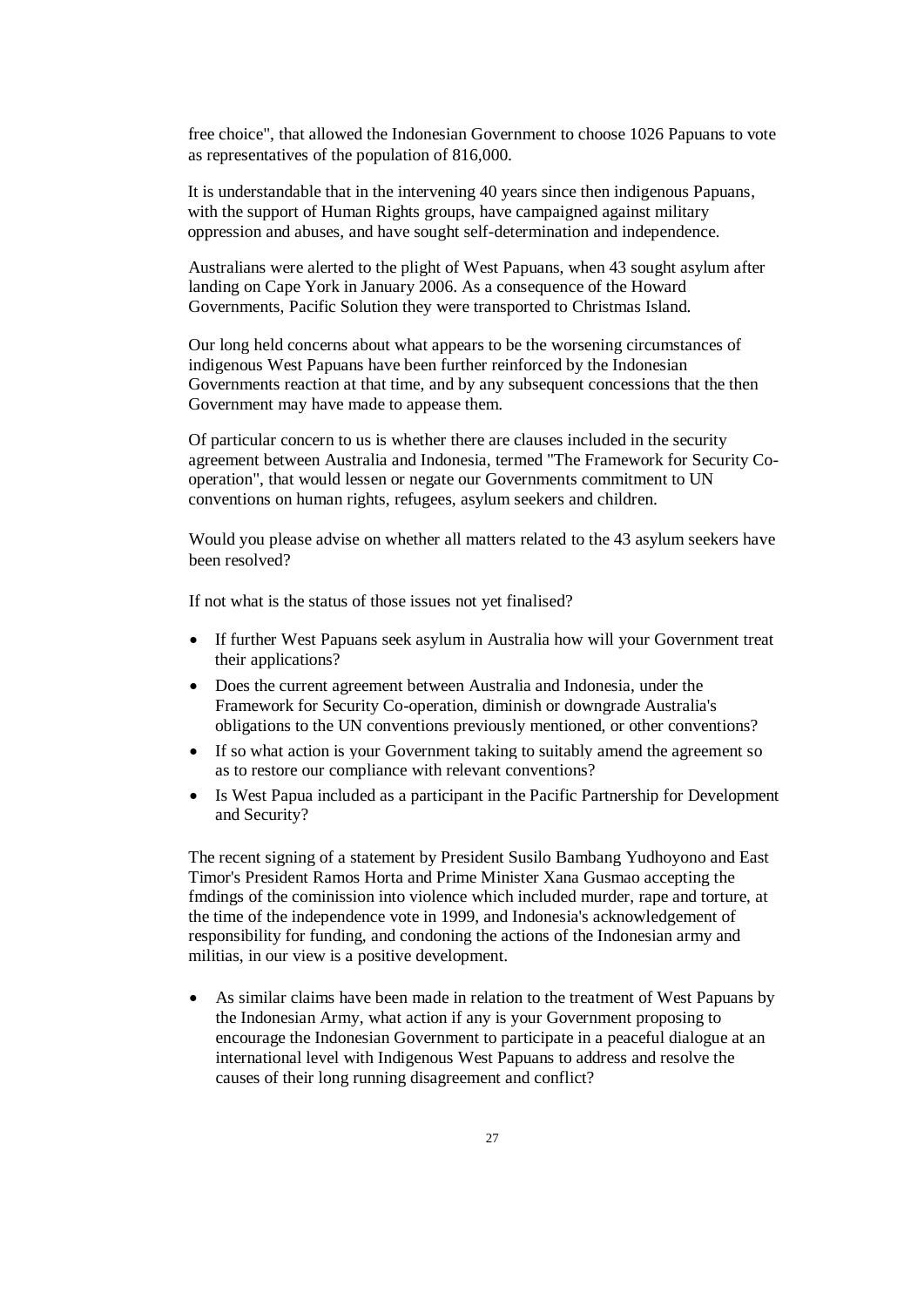## **Israel and Palestine**

As an organisation committed to the causes of Peace and social justice, we in Just Peace despair at the ever worsening IsraellPalestine situation, which continues to cause death, destruction, despair and deprivation to millions of innocent victims across the disputed areas and beyond.

We have sought to inform ourselves of the history, causes and dire consequences of the conflict through personal feedback from members of Jewish and Palestinian parentage, and those who have visited the occupied areas in Palestine.

We have also sought advice from members of kindred organisations who have visited the occupied territories, and we have also hosted public forums featuring Palestinians and Israelis with personal and academic experience and knowledge of the situation. That is in addition to individual and collective reference to other independent and commercial commentary, opinion pieces and other sources.

The end result of that process is one of frustration and disappointment as in our view the real truth of the plight of the ordinary Palestinians in particular, and the thousands of Israeli's who want to live in peace and harmony, is not being told. Aprimary reason for this is the failure of Governments and the world media to properly assess and accurately report on the real picture on the ground in the occupied territories.

This failure has had a major influence on the lack of universal public awareness of the horrendous and inhumane situation that exists, and this has impacted on the degree of international political pressure that is being exerted on the parties to reach a negotiated peaceful settlement.

We were in agreement with Labor's stated position when in Opposition, quote: "Clearly, there is now again a need for urgent international diplomatic intervention. Labor strongly supports the negotiation of a just, enduring and comprehensive peace settlement in the Middle East.

To this end, Labor supports the right of self-determination for the Palestinian people, including their right to their own independent state. Labor also recognises the right of Israel to exist in peace and security within secure and acknowledged borders." unquote.

To avoid any misunderstanding of our position we make the following points:

- We totally reject any declaration by Hamas that Israel does not have the right to exist, as we also reject any undeclared intention of Israel to further discourage, restrict, or eliminate, the right of Palestinian's to occupy their territories.
- We detest and denounce any act of terrorism whether perpetrated by suicide bomber/s, terrorist groups, or that which is sponsored by either state irrespective of the pretext.
- We abhor, and are appalled by the mounting death and injury toll being inflicted on the civilian populations of both Israel and Palestine by actions initiated by both sides.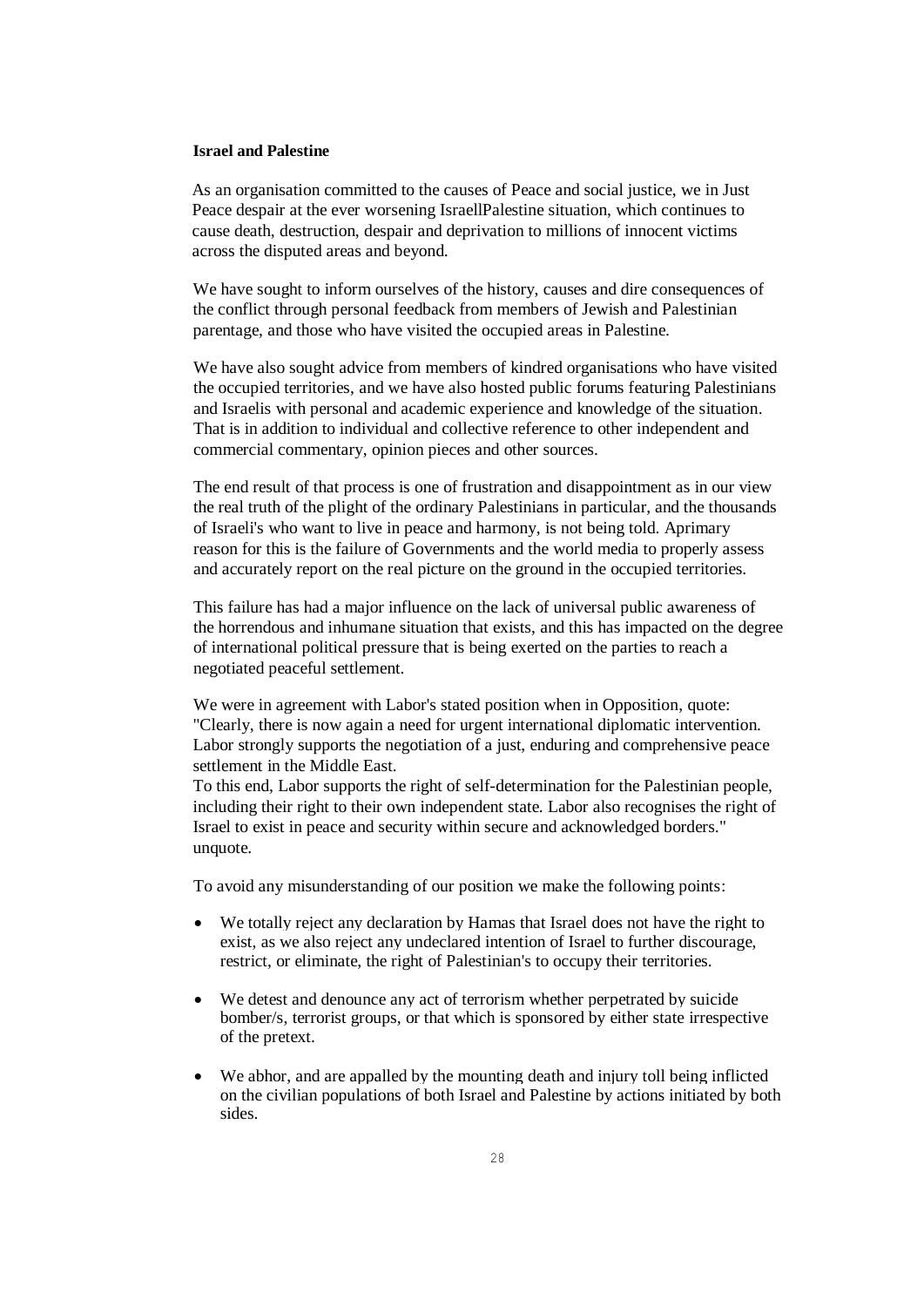- We have a reasonable expectation that both Israel and Palestine will fully comply with all UN Security Council resolutions commencing with resolution 242 of 1967, through to the most recent dealing with the issues in dispute.
- In our experience no major conflict or dispute has ever been settled by a demonstration of force, nor has an enduring settlement been achieved without the participation of all key stakeholders, in the negotiation phase. That is why we favour the inclusion of Ham as in any peace settlement process.

We would appreciate your confirmation of current Government policy on the IsraellPalestinian issue, and advice on the following matters:

- Has the Government made any representations to the UN or other relevant bodies on Australia's policy position, and has it suggested any process that could be used in seeking a resolution of the dispute?
- Has an official Government delegation or representative visited the occupied territories and other relevant areas, for the purpose of making an on the ground assessment of the current situation?
- Would you please advise what the Government's position is in respect to the inclusion of Ham as in the peace settlement process?

### **Iran**

In a recent letter to you we expressed our grave concerns about the potential for a nuclear holocaust in the Middle East.

The belligerency of statements by the leaders of Iran and Israel has been of particular concern to us.

This has been exacerbated by reported conflicting statements of aggression and acts of conciliation by the US Government.

As indicated in the previous correspondence, and raised earlier in this submission, we are concerned about what the consequences are for Australia in respect to the stated need for the interoperability of the US and Australian Defence Forces, particularly in the event of a US involvement in an attack on Iran.

- Would you please advise what the Governments policy is in respect to the Iran nuclear dispute?
- Would you please assure us that the Government will not commit Australian Defence Forces to any war on/in Iran, even though US military forces may be involved?
- Has the Government taken any diplomatic initiatives aimed at preventing any form of military action against Iran, if so in what form?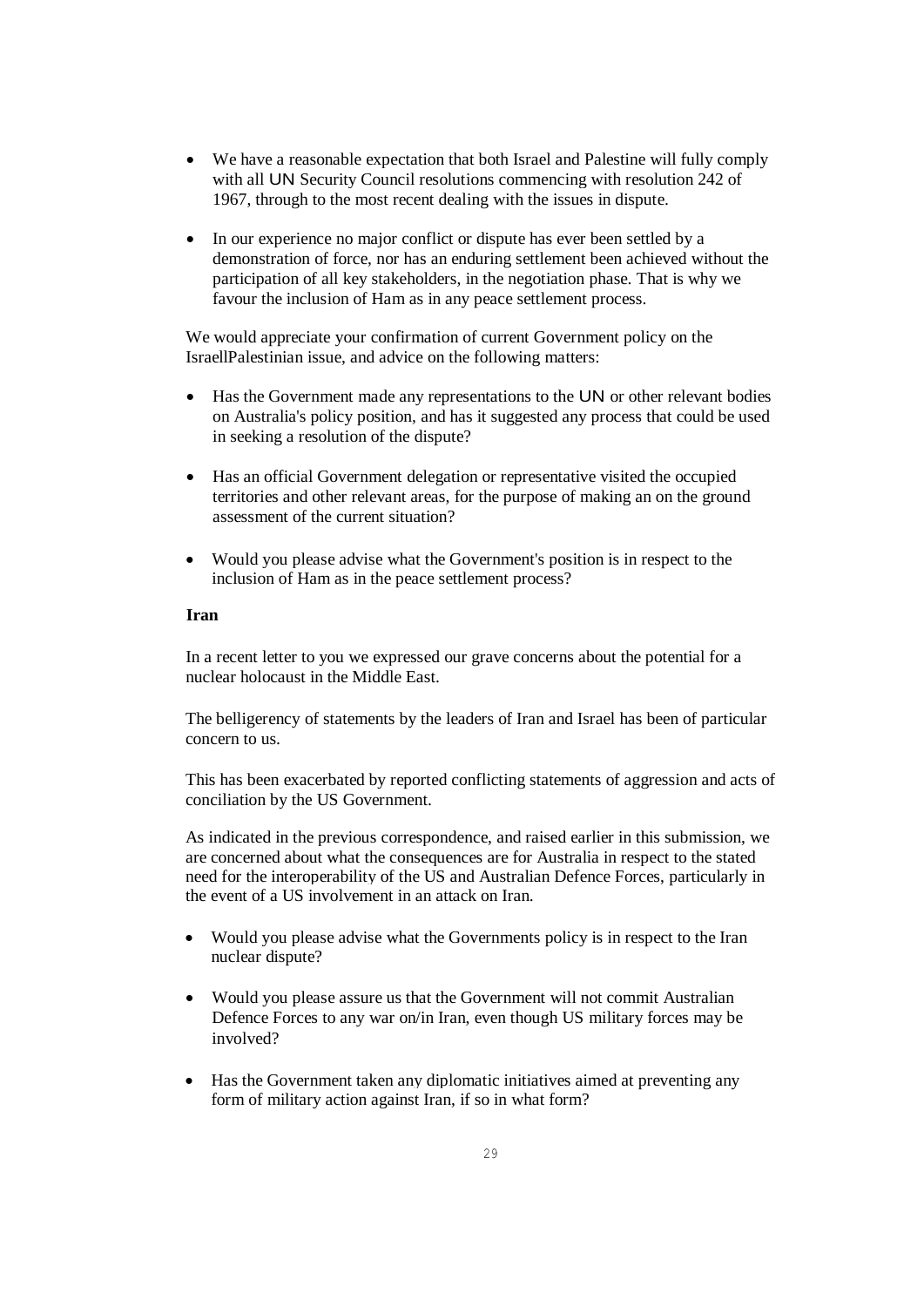We are sure that you share our genuine desire that the Iran nuclear dispute be resolved peacefully through diplomatic negotiations, with Australia playing a positive role in the reduction of the nuclear threat, rather than being a party to a major war in the Middle East, that could be the war to end all other wars.

# **United Nations**

It is pleasing to note that the Government has confmned that membership of the United Nations is a key plank in its foreign policy. This reinforces the leadership role Australia played in establishing the UN in 1945.

Your Government's commitment to the UN is welcomed after over ten years of denial and denigration of its role by the Howard Government.

The purpose of the UN, and the principles on which it was established over 62 years ago, are more relevant and important now in this globalised world, than its founding members could have ever imagined.

Having said that, we in Just Peace recognise and acknowledge that much needs to be done to restructure and revitalise the organisation to ensure that it can achieve maximum member participation, a greater degree of co-operation when making decisions, and a higher level of compliance by member countries when decisions are made.

The areas identified are sensitive and difficult and they need urgent and concerted attention. It is our expectation that under your leadership Australia will play a significant part in the UN's revitalisation.

We support the Government's decision to seek a temporary seat on the Security Council. If successful this will boost Australia's International standing and, more importantly, it will give Australia an opportunity to initiate proposals to reform UN operations.

An example of the magnitude of reforms needed is the fact that many member countries have never complied with Article 26 of the UN Charter, which requires it to deliver a plan for the "least diversion of human and economic resources to armament".

One of the most troubling aspects is the fact that the (5) permanent members of the Security Council are major participants in the arms race, as they dominate the arms trade as major manufacturers, buyers, and sellers of military hardware.

As the 11th ranked country in military expenditure, with the possibility of elevation to a higher level as a result of increased expenditure in future budgets, the Australian Government will be a major contributor to the' failure to meet the reasonable expectations of Article 26.

In our view this is another compelling reason for the Government to redirect its expenditure to more pressing policy areas previously mentioned. This would be more in keeping with the priorities and aims expressed in Article 26.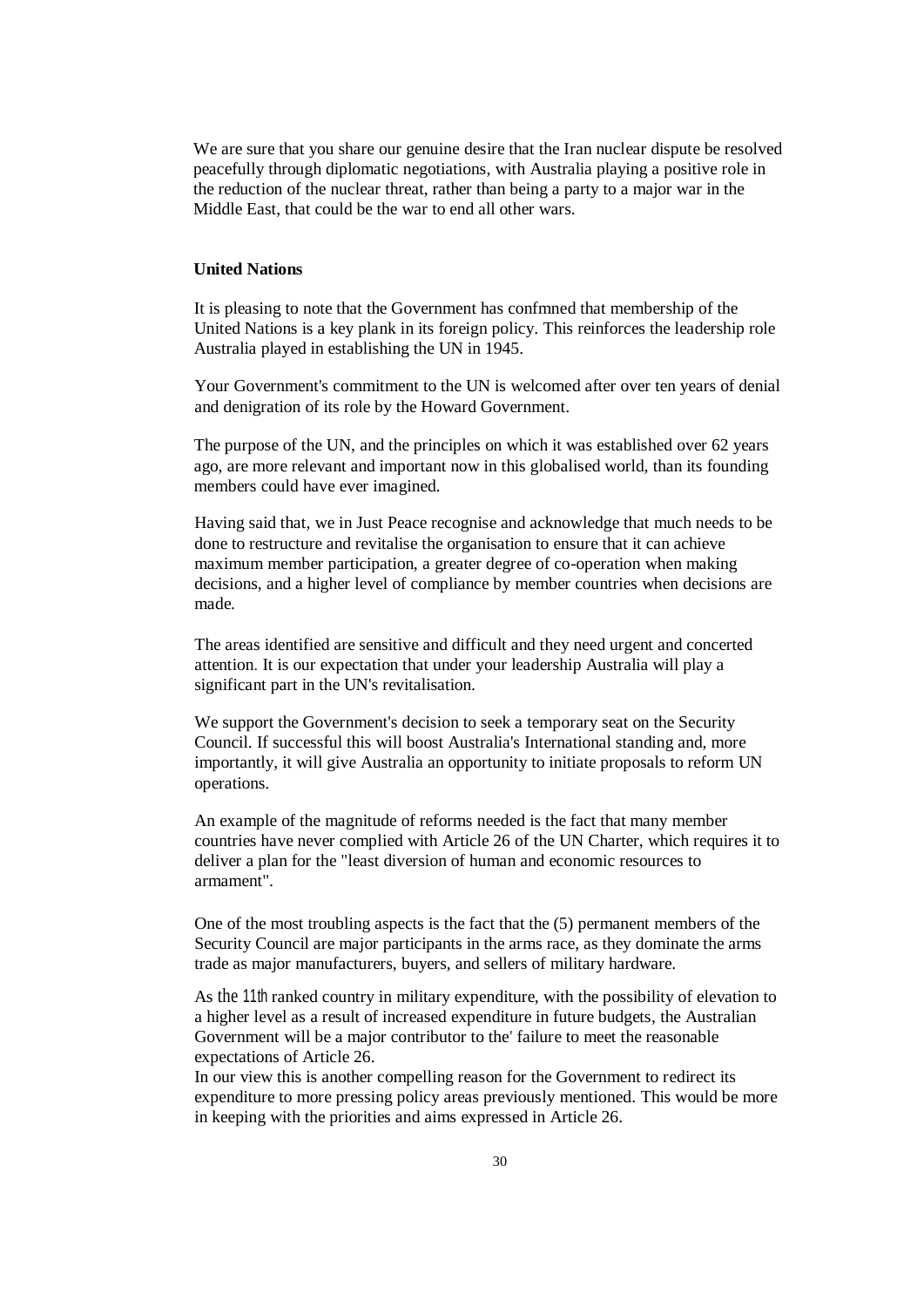We were particularly encouraged and reassured by your apparent commitment to the principles and values of the UN, firstly in relation to your visit to the Memorial Cenotaph in Hiroshima Peace Memorial Park.

Your initiative in moving to establish an International Non-Proliferation and Disarmament Commission under the Chairmanship of an eminently qualified Australian Gareth Evans is seen as further evidence of your commitment. We reiterate our congratulations conveyed in an earlier letter to you.

Your address of welcome to World Youth Day participants when you acknowledged that many young people in the past had been Pilgrims of War, but on this occasion they came as Pilgrims of Peace, was an inspirational message to an audience representing the youth of the world.

We believe that the UN Resolution 55/282 International Day of Peace provides an excellent vehicle for your Government to adopt a leadership role in influencing and changing the prevailing global culture of conflict and war to one of conciliation and peace.

We in Just Peace share a close relationship with the International Day of Peace Alliance Inc as some of our Executive Officers were founding members of that body, and our organisation continues to give committed and active support to it.

We are aware that Mr Richard Cowley, Convenor of the International Day of Peace Alliance, has provided you with background information about the organisation, and suggestions on how your Government can assist in elevating its profile. We wish to indicate our total support of the proposals and the requests made in both communications.

Nuclear Non-Proliferation and Disarmament - Weapons of Mass Destruction

In our letter of 19 June 2008, we applauded your initiative in establishing the International Nuclear Non-Proliferation and Disarmament Commission, and that has been restated in this submission.

We also accept that your initiative is a genuine attempt on the Government's part to address the threats posed by the escalating problem of nuclear proliferation and the universal build up and stockpile of weapons of mass destruction.

Notwithstanding that we are compelled to express our confusion, and grave concerns, about what we believe are inconsistencies in your Government's overall policy approach in dealing with these and other related issues.

Outlined hereunder are some examples of matters of concern to us:

 Your Government's apparent acceptance of the US Governments continuing failure to comply with, and its breaches of, UN Conventions, Treaties, Resolutions, Instruments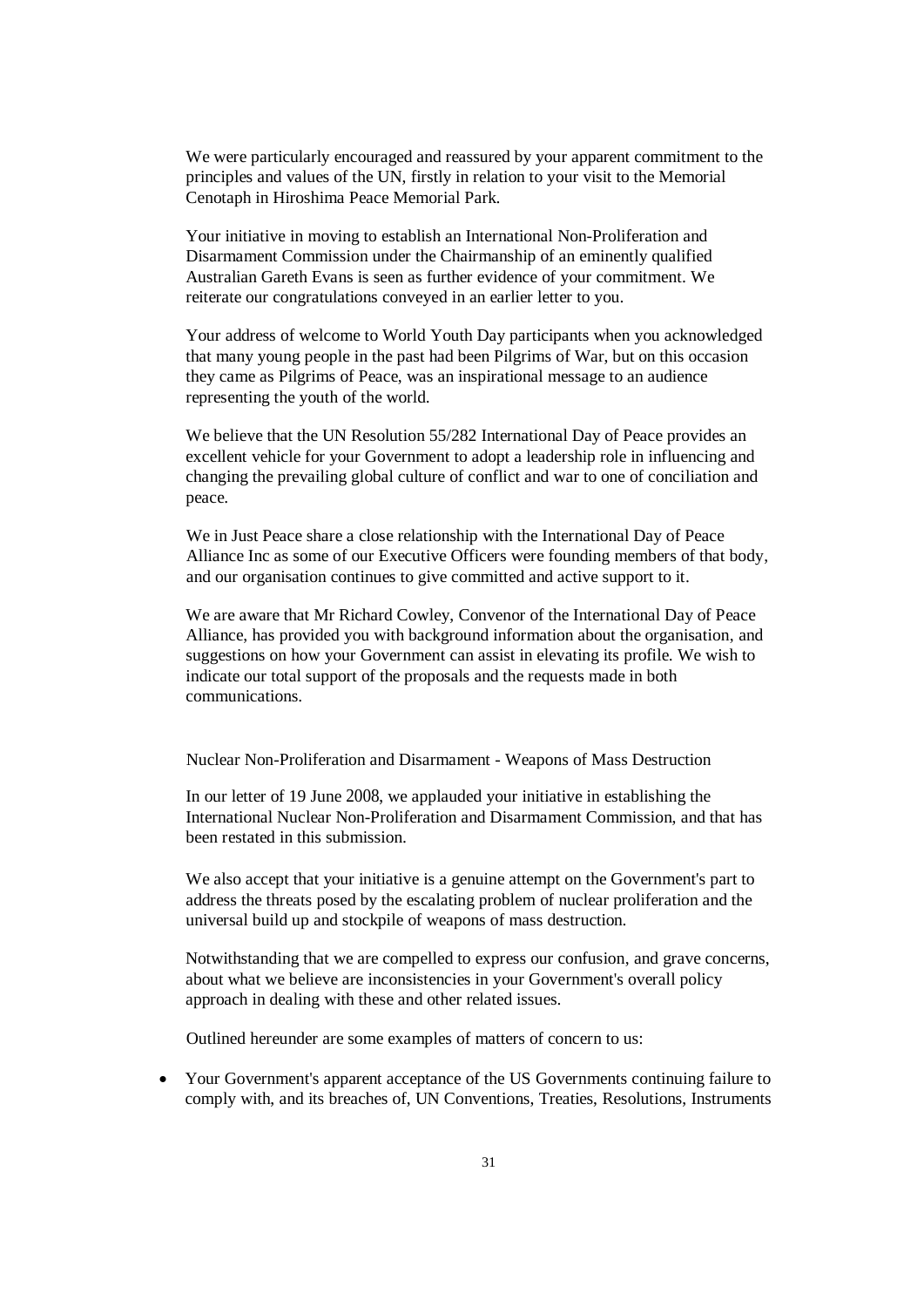and other International Treaties/Agreements that relate to issues under this heading, and to other matters raised earlier in this submission.

- The non acceptance/agreement of/to the ban on "Cluster Bombs" is a recent example of the US, and in this case some other major military powers, putting their perceived interests above that of Australia's and over 100 other countries, as well as those of the many millions of potential innocent victims that will be killed or maimed by their use in the future.
- The major cause of our concern in this case is that we understand the Government qualified the terms of its agreement to the ban to avoid any threat to the interoperability of US/Australia Forces.
- We also understand the Government excluded the "Smart Bomb", from the ban on the grounds that it does not have the same destructive properties as the "Cluster Bomb". If this is right, that will be interpreted by many as being in serious conflict with your other recent initiatives.
- Your clarification of the terms of the "Cluster Bomb" ban and the exclusion of the "Smart Bomb" as it relates to the matters raised would be appreciated.
- Would you please advise the purpose and terms of the Global Nuclear Energy Partnership, and its current status, as we are particularly concerned about its possible non compatibility with the Government's stated Nuclear Policy and your recent welcome initiatives?
- We are aware of the Howard Government's legislation that imposed a nuclear waste dump on the Northern Territory Government. Would you please advise whether your Government will proceed with or abandon the dump and, if it is proceeded with, under what conditions /safeguards will it operate?
- Given that Australia is currently ranked  $11$  th in the world in relation to military expenditure and that you have indicated this will increase in future years, how does that equate to your commitment to disarmament inherent in the establishment of the new Commission?

We have an expectation that the panel responsible for preparation of the Defence White Paper will take careful account of the totality of Government Policy, and in particular focus on the positive aspects of the Government's agreement with and commitment to United Nations and other International Instruments.

In particular those that encourage and promote Peace Building and Peace Keeping, such as Nuclear Non-Proliferation and Disarmament, the Test Ban Treaty and others that retard and reduce the threat of war without resorting to the purchase and stockpile of Weapons of Mass Destruction.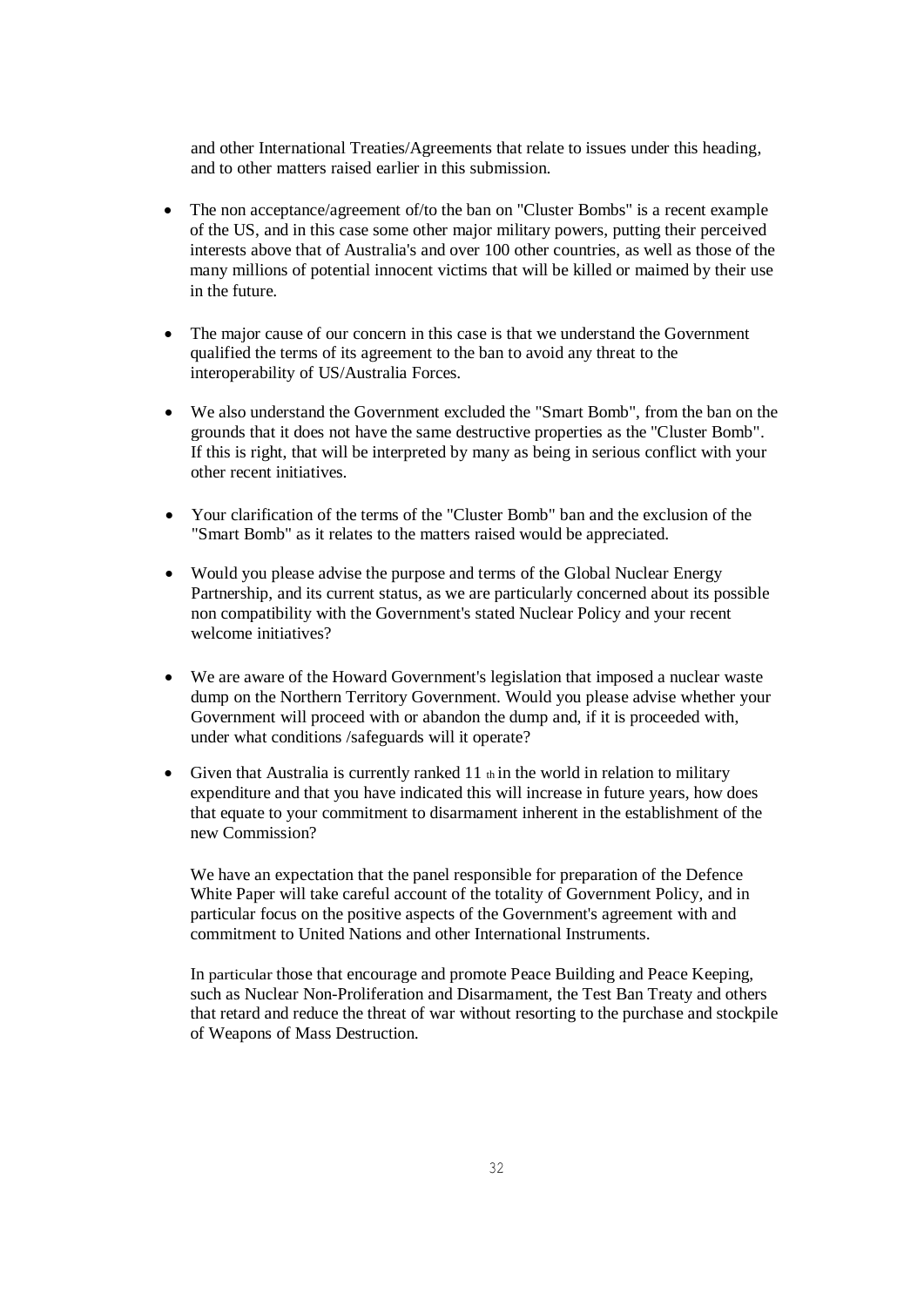## Conclusion

This submission is made in the spirit of your innovative 2020 Summit and we in Just Peace are hopeful that you will find time to personally appraise, and consider its contents.

We would also appreciate your response to the matters raised when time and opportunity permit.

Whilst we are not in a position to meet with you or your representative/s in Canberra, we would welcome the opportunity to meet in Brisbane at a time that coincides with one of your visits to Queensland, for the purpose of discussing the matters canvassed in this submission, and other issues of interest to us.

As the contents of this submission make reference to matters within the portfolios of the Attorney General, Defence Minister and Foreign Affairs Minister, they have been provided with a copy for their information.

Yours in Justice and Peace

Co-Convenor Just Peace Queensland Inc Co-Convenor Just Peace Queensland Ine